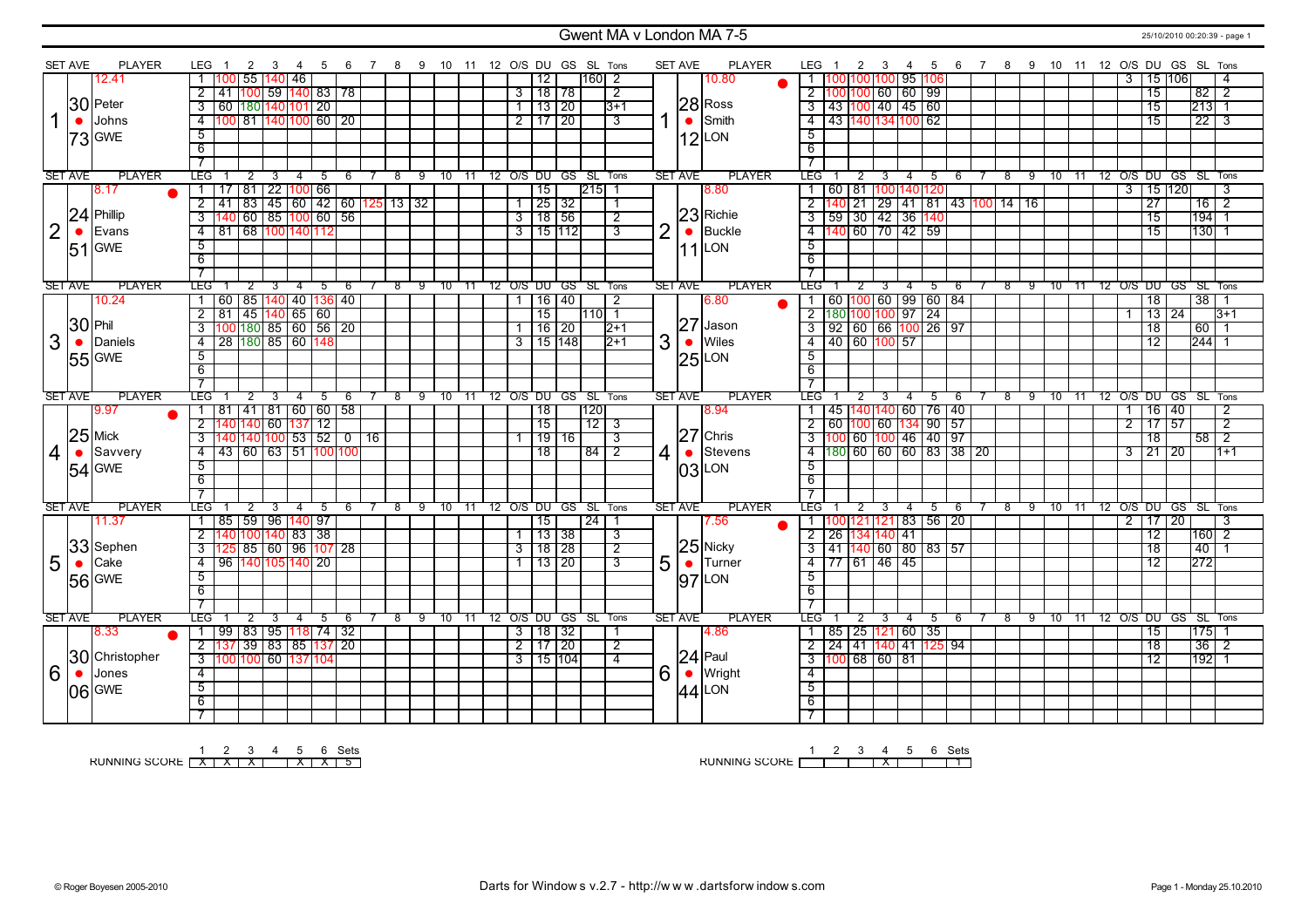#### Gwent MA v London MA 7-5 25/10/2010 00:20:39 - page 2

|                | <b>SET AVE</b> | <b>PLAYER</b> | LEG<br>-3<br>- 4                                                                           | 5<br>- 6                     | 7 8 9 10 11 12 O/S DU GS SL Tons |                              |                                |       |                         | <b>SET AVE</b>            | <b>PLAYER</b> | LEG 1<br>2<br>4 5<br>- 3                                        | 6                  |                                 | 7 8 9 10 11 12 O/S DU GS SL Tons                            |
|----------------|----------------|---------------|--------------------------------------------------------------------------------------------|------------------------------|----------------------------------|------------------------------|--------------------------------|-------|-------------------------|---------------------------|---------------|-----------------------------------------------------------------|--------------------|---------------------------------|-------------------------------------------------------------|
|                |                | 9.95          | 60                                                                                         | 45   47   95   60   41   121 |                                  |                              | 21                             |       | 32                      |                           | 5.80          | 60   40   41   140   60   83   37   40                          |                    |                                 | 24 40<br>3                                                  |
|                |                |               | $\overline{2}$<br>41                                                                       | 24 44 100 41 60 95           |                                  |                              | 21                             |       | 96   1                  |                           |               | $\overline{2}$<br>96 40 41 60 100 96 68                         |                    |                                 | $\frac{1}{21}$ 68<br>$\overline{3}$                         |
|                |                | 25 Adrian     | $\overline{3}$                                                                             | 60 45 78 54 56 68            |                                  |                              | $\sqrt{20}$ 68<br>$\mathbf{2}$ |       |                         |                           | 22 Daniel     | 41   66   80   60   54 <mark> 100</mark>   80<br>$\overline{3}$ |                    |                                 | 21<br>20                                                    |
| $\overline{7}$ | $\bullet$      | Rees          | 100 60 100 123 86 32<br>$\overline{4}$                                                     |                              |                                  |                              | $2 \mid 17 \mid 32$            |       | 7<br>$\overline{3}$     | $\bullet$                 | Day           | $\frac{1}{41}$ 25 47 65 100<br>$\overline{4}$                   |                    |                                 | 223<br>$\overline{15}$                                      |
|                |                |               |                                                                                            |                              |                                  |                              |                                |       |                         |                           |               |                                                                 |                    |                                 | 18                                                          |
|                |                | $02$ GWE      | $\boxed{60}$ $\boxed{85}$ $\boxed{41}$ $\boxed{180}$ $\boxed{131}$ $\boxed{4}$<br>5        |                              |                                  |                              | 16 4                           |       | $\overline{2+1}$        |                           | $44$ LON      | 197 59 60 47 140 58<br>5                                        |                    |                                 | 40                                                          |
|                |                |               | 6                                                                                          |                              |                                  |                              |                                |       |                         |                           |               | 6                                                               |                    |                                 |                                                             |
|                |                |               | $\overline{7}$                                                                             |                              |                                  |                              |                                |       |                         |                           |               |                                                                 |                    |                                 |                                                             |
|                | <b>SET AVE</b> | <b>PLAYER</b> | <b>LEG</b><br>2<br>3<br>$\overline{4}$                                                     | 5<br>- 6                     | 8 9 10 11 12 O/S DU GS SL Tons   |                              |                                |       |                         | <b>SET AVE</b>            | <b>PLAYER</b> | LEG<br>2<br>3<br>4                                              | 5<br>- 6           |                                 | 8 9 10 11 12 O/S DU GS SL Tons                              |
|                |                | 6.40          | 45  100 100  26   60<br>60                                                                 |                              |                                  |                              | $\overline{18}$                |       | 111012                  |                           | 5.50          | 00 140 81 60 80 40<br>$\overline{1}$                            |                    |                                 | 18 40<br>$\overline{3}$                                     |
|                |                | $23$ Nick     | $\overline{2}$<br>$\boxed{95}$ 85 100 100 43 38 40                                         |                              |                                  |                              | $\sqrt{19}$ 40                 |       | $\overline{2}$          |                           |               | $2  41 41  58   95   54   60   45$                              |                    |                                 | $\overline{21}$<br>107                                      |
|                |                |               | $\frac{100}{30}$ 30 $\frac{145}{55}$ 55 $\frac{1}{30}$ 30 $\frac{1}{95}$<br>$\overline{3}$ |                              |                                  |                              | $\overline{21}$                |       | 88 1                    |                           | $24$ Wayne    | 3 180 60 60 85 21 55 40                                         |                    |                                 | 20 40<br>$\overline{2}$<br>$1+1$                            |
| 8              | $\bullet$      | Kenny         | 60   140   85   60   85   35<br>$-4$                                                       |                              |                                  |                              | $\overline{18}$                |       | 36 1                    | 8<br>$\bullet$            | Brow n        | 4 81 85 60 130 60 45 40                                         |                    |                                 | 19 40<br>$\overline{1}$<br>-1                               |
|                |                | $29$ GWE      | $\overline{5}$                                                                             |                              |                                  |                              |                                |       |                         |                           | $32$ LON      | $\overline{5}$                                                  |                    |                                 |                                                             |
|                |                |               | 6                                                                                          |                              |                                  |                              |                                |       |                         |                           |               | $\overline{6}$                                                  |                    |                                 |                                                             |
|                |                |               | $\overline{\tau}$                                                                          |                              |                                  |                              |                                |       |                         |                           |               |                                                                 |                    |                                 |                                                             |
|                | <b>SET AVE</b> | <b>PLAYER</b> | <b>LEG</b><br>$\overline{4}$                                                               | -5<br>-6                     | -8                               | 9 10 11 12 0/S DU GS SL Tons |                                |       |                         | <b>SET AVE</b>            | <b>PLAYER</b> | <b>LEG</b>                                                      | -5<br>-6           | 8<br>-9                         | 10 11 12 0/S DU GS SL Tons                                  |
|                |                | 6.00          | 45   100   45   100   85   46   27   53                                                    |                              |                                  |                              | $2$   23   53                  |       | $\overline{2}$          |                           | 7.01          | 1   60   60   45   100   85   41   39   46                      |                    |                                 | $\overline{24}$<br>2511                                     |
|                |                |               | $2  45   25   100   85   60   85   95   0 0$                                               |                              |                                  |                              | $\overline{27}$                |       | $6 \mid 1$              |                           |               | $2   85   60   60   60   121   59   36   15   5$                |                    |                                 | $\overline{27}$<br>$\overline{3}$<br>$-5$<br>$\overline{1}$ |
|                |                | $19$ Alan     | 55 30 59 39 100<br>$\overline{\overline{\mathbf{3}}}$                                      |                              |                                  |                              | 15                             |       | $\overline{218}$ 1      |                           | $21$ Lew is   |                                                                 |                    |                                 | $16 \ 40$<br>$\overline{2+1}$<br>$\overline{1}$             |
| 9              | $\bullet$      | Walker        | <u>60 60 100 60 141 100 35 29</u><br>$\overline{4}$                                        |                              |                                  |                              | $\overline{24}$                |       | 16 2                    | 9<br>$\bullet$            | McGurn        | 4 100 100 62 41 60 26 47 65                                     |                    |                                 | $\frac{1}{23}$ 65<br>$\overline{2}$<br>$\overline{2}$       |
|                |                | 82 GWE        | $\overline{5}$                                                                             |                              |                                  |                              |                                |       |                         |                           | 99 LON        | $\overline{5}$                                                  |                    |                                 |                                                             |
|                |                |               | 6                                                                                          |                              |                                  |                              |                                |       |                         |                           |               | 6                                                               |                    |                                 |                                                             |
|                |                |               | $\overline{7}$                                                                             |                              |                                  |                              |                                |       |                         |                           |               |                                                                 |                    |                                 |                                                             |
|                | <b>SET AVE</b> | <b>PLAYER</b> | <b>LEG</b>                                                                                 | 5<br>6                       | ு<br>10<br>$^{\circ}$            | 11                           | 12 O/S DU GS SL Tons           |       |                         | <b>SET AVE</b>            | <b>PLAYER</b> | LEG <sup>-</sup>                                                | $5^{\circ}$<br>-6  | $^8$<br>-9<br>$10^{-}$<br>$-11$ | 12 O/S DU GS SL Tons                                        |
|                |                | 11.74         | 60 100 41 45 97<br>100                                                                     |                              |                                  |                              | $\overline{18}$                |       | 58 2                    |                           | 5.80          | 70  100 140  85   49   57<br>1 I                                |                    |                                 | 3   18   57<br>$\overline{2}$                               |
|                |                | 26 Martyn     | $\overline{2}$<br>58 42 40 100 140 121                                                     |                              |                                  |                              | $3$ 18 121                     |       | $\overline{\mathbf{3}}$ |                           | $23$ Rob      | 26   60   45   60   100   95<br>$\overline{2}$                  |                    |                                 | $\overline{18}$<br>$115$ 1                                  |
|                |                |               | 83 93 50 130 129 16<br>$\overline{3}$                                                      |                              |                                  |                              |                                | 16 16 | $\overline{2}$          |                           |               | 145 100 85 45 60<br>$\overline{3}$                              |                    |                                 | $\overline{15}$<br>166                                      |
|                | $10 \bullet$   | Freeman       | 41 100 140 38 114 60 8<br>$\overline{4}$                                                   |                              |                                  |                              | $\overline{3}$<br>$\sqrt{218}$ |       | 3                       | 1 OI<br>$\bullet$         | Edw ards      | 4 140 83 99 47 82 40 0                                          |                    |                                 | $\overline{21}$<br>10                                       |
|                |                | 66 GWE        | $\overline{5}$                                                                             |                              |                                  |                              |                                |       |                         |                           | $ 79 $ LON    | $\overline{5}$                                                  |                    |                                 |                                                             |
|                |                |               | 6                                                                                          |                              |                                  |                              |                                |       |                         |                           |               | 6                                                               |                    |                                 |                                                             |
|                |                |               | $\overline{7}$                                                                             |                              |                                  |                              |                                |       |                         |                           |               |                                                                 |                    |                                 |                                                             |
|                | <b>SET AVE</b> | <b>PLAYER</b> | LEG.<br>-4                                                                                 | 5<br>-6                      | 10<br>8<br>9                     | $-11$                        | 12 O/S DU GS SL Tons           |       |                         | <b>SET AVE</b>            | <b>PLAYER</b> | LEG<br>4                                                        | 5<br>6             | 9 10<br>- 11<br>8               | 12 O/S DU GS SL Tons                                        |
|                |                | 8.70          | 59   85   31   60   100<br>45                                                              |                              |                                  |                              | 18                             |       | 121                     |                           | 8.40          | 58 60 40 85 100 98 60                                           |                    |                                 | 21 60<br>3<br>24                                            |
|                |                | $22$ Paul     | 45 45 180 45 30 27 79 10 40<br>$\overline{2}$                                              |                              |                                  |                              | 2                              | 26 40 | $11 + 1$                |                           | $24$ Graham   | 2   60   98   60   58   58   95   66                            | 0                  |                                 | 6                                                           |
|                |                |               | 95 60 56 125 45 44<br>$\overline{3}$                                                       |                              |                                  |                              | 18                             |       | $76$   1                |                           |               |                                                                 |                    |                                 | 19 40<br>3<br>$\mathbf{1}$                                  |
|                | $\bullet$      | James         | 77 140 100 41 79 44 20<br>$\overline{4}$                                                   |                              |                                  |                              | 20 20<br>$\overline{2}$        |       | $\overline{2}$          | $\bullet$                 | Inniss        | <u>84 40 60 47 100 60</u><br>$\overline{4}$                     |                    |                                 | 18<br>$110$   1                                             |
|                |                | 82 GWE        | 43 40 100 125 99<br>$5^{\circ}$                                                            |                              |                                  |                              | 15                             |       | 19412                   |                           | $13$ LON      | 5 140 60 41 100 100 60                                          |                    |                                 | 2 17 60<br>3                                                |
|                |                |               | 6                                                                                          |                              |                                  |                              |                                |       |                         |                           |               | - 6                                                             |                    |                                 |                                                             |
|                |                |               | $\overline{7}$                                                                             |                              |                                  |                              |                                |       |                         |                           |               | $\overline{7}$                                                  |                    |                                 |                                                             |
|                | <b>SET AVE</b> | <b>PLAYER</b> | LEG <sup>-</sup><br>$\overline{4}$<br>2<br>3                                               | 5<br>6                       | -8                               | 9 10 11                      | 12 O/S DU GS SL Tons           |       |                         | <b>SET AVE</b>            | <b>PLAYER</b> | LEG <sup>-</sup><br>$\overline{4}$<br>3                         | $5^{\circ}$<br>- 6 | 9<br>10<br>8                    | 11 12 O/S DU GS SL Tons                                     |
|                |                | 8.48          | 43 40 81 81 100                                                                            |                              |                                  |                              | 15                             |       | $ 156 $ 1               |                           | 13.91         | 40  140  100  96   25<br>-1 F                                   |                    |                                 | 14 25<br>$\mathbf{2}$<br>3                                  |
|                |                | $25$ Brian    | 60 140 180 107 14<br>$\overline{2}$                                                        |                              |                                  |                              |                                | 13 14 | $\overline{3+1}$        |                           | $31$ Steve    | $\overline{2}$<br><u> 100 100   41   140 100</u>                |                    |                                 | $\overline{15}$<br>$20 \mid 4$                              |
|                |                |               | $\overline{60}$ 55 100 55 45 45<br>$\overline{3}$                                          |                              |                                  |                              | $\overline{18}$                |       | 141  1                  |                           |               | $\frac{100}{94}$ 100 171 30 6<br>$\overline{\mathbf{3}}$        |                    |                                 | 16<br>3<br>$\mathbf{1}$<br>6                                |
|                | $12$ $\bullet$ | Barne         | 121 100 60 25 41 60<br>$\overline{4}$                                                      |                              |                                  |                              | $\overline{18}$                |       | $\sqrt{94}$ 2           | $\mathbf{2}$<br>$\bullet$ | Douglas       | $\overline{00}$ 100 60 82 59 90 10<br>$\overline{4}$            |                    |                                 | 19 10<br>$\overline{2}$                                     |
|                |                | $20$ GWE      | $\overline{5}$                                                                             |                              |                                  |                              |                                |       |                         |                           | 00 LON        | $\overline{5}$                                                  |                    |                                 |                                                             |
|                |                |               |                                                                                            |                              |                                  |                              |                                |       |                         |                           |               | 6                                                               |                    |                                 |                                                             |
|                |                |               | 6                                                                                          |                              |                                  |                              |                                |       |                         |                           |               |                                                                 |                    |                                 |                                                             |
|                |                |               | $\overline{\tau}$                                                                          |                              |                                  |                              |                                |       |                         |                           |               |                                                                 |                    |                                 |                                                             |

RUNNING SCORE 7 X 8 9 10 X 11 12 Sets 7

OP: Gwent MA - Sephen Cake 33.56 \*

RUNNING SCORE 7 8 X 9 X 10 11 X 12 X Sets 5

OP: London MA - Steve Douglas 31.00 \*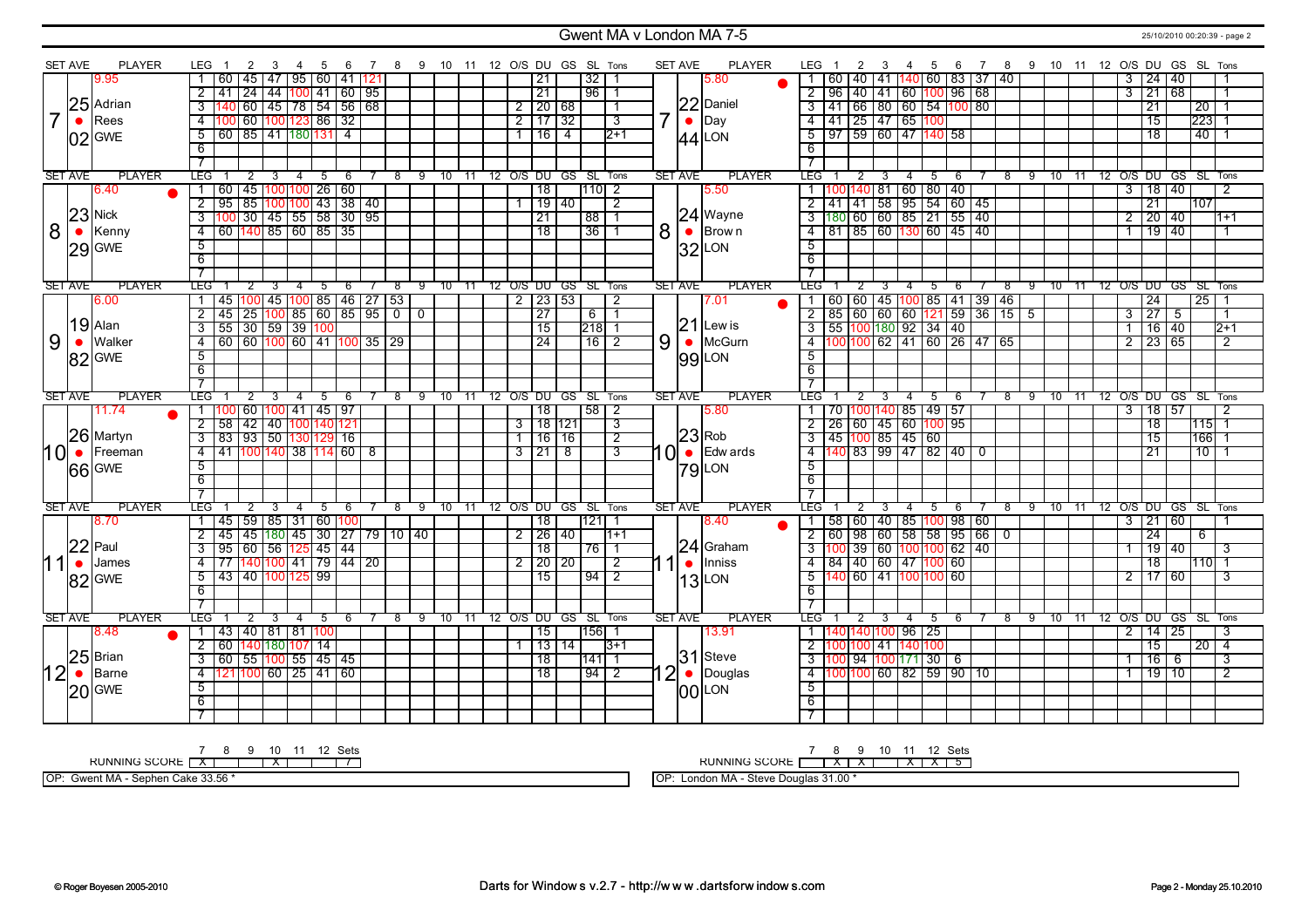## Gwent MA

# London MA

| <b>PLAYER</b>       |     | <b>W/L WON LOST</b> | <b>AVE</b>  | <b>TAVE</b> | <b>DARTS</b>    | <b>POINTS</b>     | TON            | l TON+l | 180 |         | <b>TONS PLAYER</b> |   | W/L WON I | LOST | <b>AVE</b>     | <b>TAVE</b> | <b>DARTS</b>    | <b>POINTS</b> | <b>TON</b> | TON+ | 180 | <b>TONS</b> |
|---------------------|-----|---------------------|-------------|-------------|-----------------|-------------------|----------------|---------|-----|---------|--------------------|---|-----------|------|----------------|-------------|-----------------|---------------|------------|------|-----|-------------|
| Peter Johns         |     |                     | 30.7312.41  |             | 60              | 1844              | 5.             |         |     | 110+1   | 1 Ross Smith       |   |           | 3    | 28.12 10.80    |             | 60              | 1687          |            |      |     | $10+0$      |
| Phillip Evans       | -3  |                     | 24.51       | 8.17        | 73 <sub>1</sub> | 1789              | 5.             |         |     | 7+0     | Richie Buckle      |   |           | 3    | $23.1^{\circ}$ | 8.80        | 72 <sub>1</sub> | 1664          |            |      |     | $7+0$       |
| <b>Phil Daniels</b> | 3   |                     | 30.55 10.24 |             | 62              | 1894              | 2              |         |     | $7+2$   | Jason Wiles        |   |           | 3    | 27.25          | 6.80        | 61              | 1662          |            |      |     | $6+1$       |
| <b>Mick Savvery</b> |     |                     | 25.54       | 9.97        | 70              | 1788              |                |         |     |         | 8+0 Chris Stevens  |   | ົ<br>J.   |      | 27.03          | 8.94        | 72 <sub>1</sub> | 1946          | 4          |      |     | $7 + 1$     |
| Sephen Cake         |     |                     | 33.56 11.37 |             | 59              | 1980              |                | 5.      |     | $9 + 0$ | Nicky Turner       |   |           | 3    | 25.97          | 7.56        | 59              | 1532          |            |      |     | $6 + 0$     |
| Christopher Jones   | -3  |                     | 30.06       | 8.33        | 50              | 1503              |                |         |     |         | 7+0   Paul Wright  |   | 0         | 3    | 24.44          | 4.86        | 45              | 1100          | 3          |      |     | $4 + 0$     |
| <b>Adrian Rees</b>  | 3   |                     | 25.02       | 9.95        | 95              | 2377              | 6 I            |         |     | $8 + 1$ | <b>Daniel Dav</b>  |   | າ         | 3    | 22.44          | 5.80        | 99              | 2222          |            |      |     | $5 + 0$     |
| <b>Nick Kenny</b>   |     |                     | 23.29       | 6.40        | 76              | 1770 <sub>1</sub> | 51             |         |     | 6+0     | Wayne Brown        |   | 3         |      | 24.32          | 5.50        | 78              | 1897          |            |      |     | $4 + 1$     |
| Alan Walker         |     |                     | 19.82       | 6.00        | 89              | 1764              | 61             |         |     |         | 6+0 Lewis McGurn   |   | 3         |      | 21.99          | 7.01        | 90              | 1979          |            |      |     | $6+1$       |
| Martyn Freeman      | 3   |                     | 26.66 11.74 |             | 73 <sub>1</sub> | 19461             | 81             |         |     |         | 110+0 Rob Edwards  |   |           | 3    | 23.79          | 5.80        | 72 <sub>1</sub> | 1713          |            |      |     | $5+0$       |
| Paul James          |     |                     | 22.82       | 8.70        | 97              | 2214              | 51             |         |     | $7 + 1$ | Graham Inniss      |   | 3         | 2    | 24.13          | 8.40        | 99              | 2389          |            |      |     | $8 + 0$     |
| <b>Brian Barne</b>  |     |                     | 25.20       | 8.48        | 64              | 1613              | 5 <sup>1</sup> |         |     | $7 + 1$ | Steve Douglas      | w | 3         |      | 31.00 13.91    |             | 64              | 1984          | 8          |      |     | $ 12+0 $    |
| <b>TOTALS</b>       | -27 | 22                  | 25.90       |             | 868             | 22482             | 62             | 24      | 6   |         | 192+6 TOTALS       |   | 22        | 27   | 25.00          |             | 871             | 21775         | 56         | 20   |     | $180 + 4$   |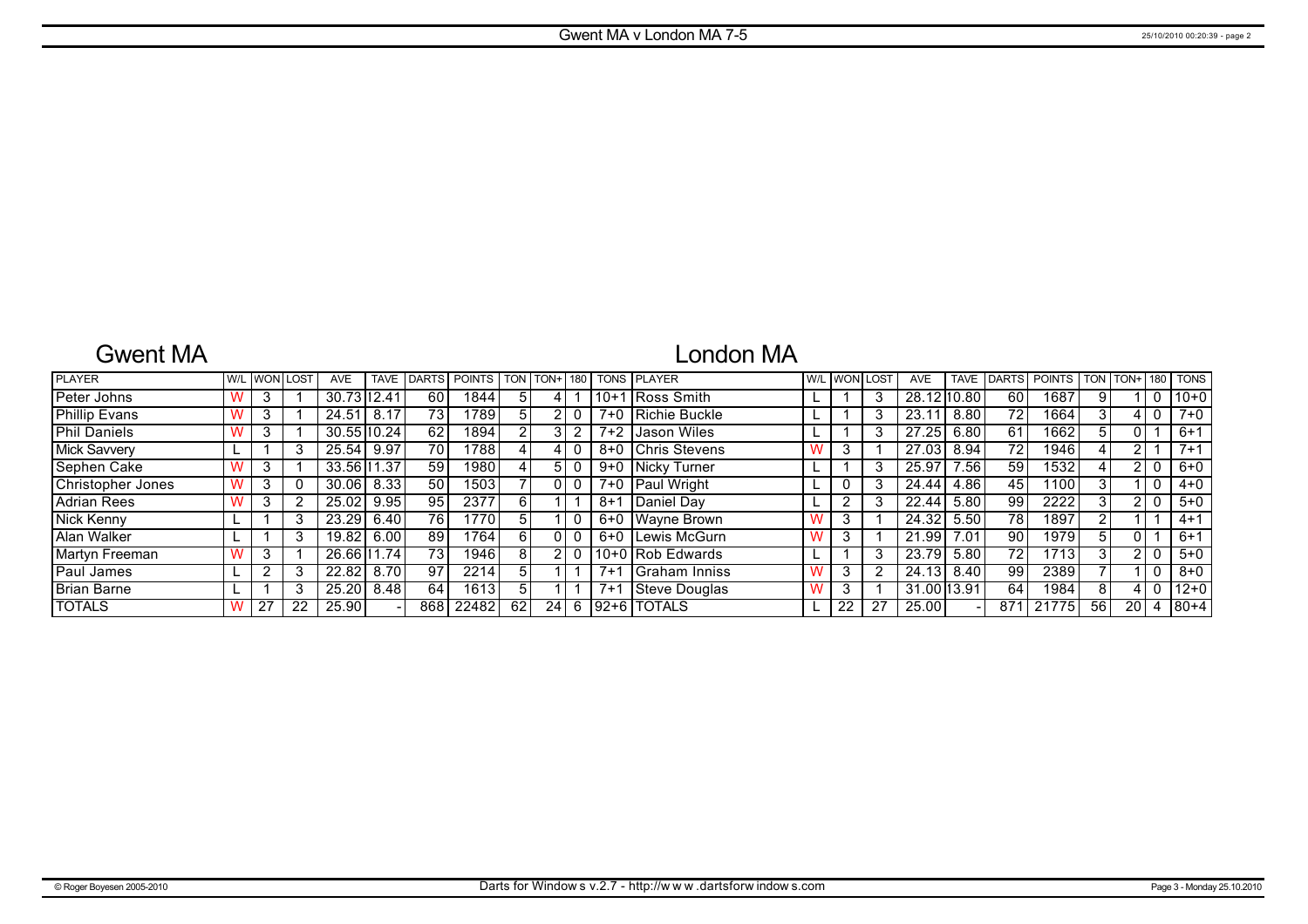### Gwent MB v London MB 5-7 25/10/2010 00:17:55 - page 1

|                |                | <b>PLAYER</b> | LEG.                    | 2<br>$\overline{1}$                                                                              | 3                 | 4              | - 5 | - 6 | 78          |                | 9 10 11 12 O/S DU GS SL Tons |       |                |                     |                |                      |                         |                | <b>SET AVE</b> | <b>PLAYER</b> | LEG                                            | 2              | 3 | 4              | 5   | -6                                          |     |     |     | 7 8 9 10 11 12 O/S DU GS SL Tons |       |  |                         |                   |                            |                 |                |
|----------------|----------------|---------------|-------------------------|--------------------------------------------------------------------------------------------------|-------------------|----------------|-----|-----|-------------|----------------|------------------------------|-------|----------------|---------------------|----------------|----------------------|-------------------------|----------------|----------------|---------------|------------------------------------------------|----------------|---|----------------|-----|---------------------------------------------|-----|-----|-----|----------------------------------|-------|--|-------------------------|-------------------|----------------------------|-----------------|----------------|
|                | <b>SET AVE</b> | 7.68          |                         | 60 100 60 59 140 52                                                                              |                   |                |     |     | $0 \mid 30$ |                |                              |       | $\mathbf{1}$   | 22 30               |                |                      | -2                      |                |                | 5.09          | 1   22                                         |                |   |                |     | 60   41   57   55  100   40   86            |     |     |     |                                  |       |  |                         | $\overline{24}$   |                            | 40              |                |
|                |                |               | $\overline{2}$          | 85 85 140 45 40 36 54 8                                                                          |                   |                |     |     |             | $\overline{8}$ |                              |       | $\mathbf{1}$   | $\overline{25}$     | $^{\circ}$     |                      | -1                      |                |                |               |                                                |                |   |                |     | 2 61 24 60 58 21 27 27 81                   |     |     |     |                                  |       |  |                         | 24                |                            | 142             |                |
|                |                | $22$ Andy     | $\overline{\mathbf{3}}$ |                                                                                                  | 59 40 59 45       |                |     |     |             |                |                              |       |                | $\overline{15}$     |                | 1631                 |                         |                |                | 20 Steve      |                                                |                |   |                |     | 3 60 96 36 137 132 40                       |     |     |     |                                  |       |  |                         | $\overline{16}$   | 40                         |                 | 2              |
| 1              | $\bullet$      | Miller        | $\overline{4}$          | 36 26 97 81 140 13 8                                                                             |                   |                |     |     |             |                |                              |       |                | 31218               |                |                      | $\overline{2}$          |                | $\bullet$      | McHale        |                                                |                |   |                |     | 4 29 60 41 60 41 140                        |     |     |     |                                  |       |  |                         | $\overline{18}$   |                            | 130 1           |                |
|                |                |               |                         |                                                                                                  |                   |                |     |     |             |                |                              |       |                |                     |                |                      |                         |                |                |               |                                                |                |   |                |     |                                             |     |     |     |                                  |       |  |                         |                   |                            |                 |                |
|                |                | $18$ GWE      | $\overline{5}$          |                                                                                                  |                   |                |     |     |             |                |                              |       |                |                     |                |                      |                         |                |                | 63LON         | 5                                              |                |   |                |     |                                             |     |     |     |                                  |       |  |                         |                   |                            |                 |                |
|                |                |               | $\overline{6}$          |                                                                                                  |                   |                |     |     |             |                |                              |       |                |                     |                |                      |                         |                |                |               | 6                                              |                |   |                |     |                                             |     |     |     |                                  |       |  |                         |                   |                            |                 |                |
|                |                |               | $\overline{7}$          |                                                                                                  |                   |                |     |     |             |                |                              |       |                |                     |                |                      |                         |                |                |               | $\overline{\tau}$                              |                |   |                |     |                                             |     |     |     |                                  |       |  |                         |                   |                            |                 |                |
|                | <b>SET AVE</b> | <b>PLAYER</b> | <b>LEG</b>              |                                                                                                  | 3                 | $\overline{4}$ | 5   | 6   |             | 9              | 10                           | 11    |                |                     |                | 12 O/S DU GS SL Tons |                         |                | <b>SET AVE</b> | <b>PLAYER</b> | LEG <sup>-</sup>                               |                |   |                | 5   | 6                                           |     | 8   | 9   | 10                               | $-11$ |  |                         |                   | 12 O/S DU GS SL Tons       |                 |                |
|                |                | 7.24          |                         | 60 60 100 81 50 60 51 39                                                                         |                   |                |     |     |             |                |                              |       |                | $2$   23   39       |                |                      |                         |                |                | 9.05          |                                                |                |   |                |     | 1   85   85   41   60   140   41   17       |     |     |     |                                  |       |  |                         | $\overline{21}$   |                            | $\overline{32}$ |                |
|                |                |               | $\overline{2}$          |                                                                                                  |                   |                |     |     |             |                |                              |       | $\overline{2}$ | 17140               |                |                      | $\overline{\mathbf{3}}$ |                |                |               |                                                |                |   |                |     | $2$   25   100   68   60   125   55         |     |     |     |                                  |       |  |                         | $\overline{18}$   |                            | 68              | $\overline{2}$ |
|                | 22             | Andy          | $\overline{3}$          |                                                                                                  |                   |                |     |     |             |                |                              |       |                | $\overline{21}$     |                | $\sqrt{20}$ 1        |                         |                |                | $ 23 $ Paul   |                                                |                |   |                |     | 3 100 40 45 59 76 81 100                    |     |     |     |                                  |       |  | $\overline{2}$          |                   | 20 100                     |                 | $\overline{2}$ |
| $\overline{2}$ | $\bullet$      | <b>Bates</b>  | $\overline{4}$          |                                                                                                  |                   |                |     |     |             |                |                              |       |                | $\overline{21}$     |                | 146                  |                         | $\overline{2}$ | $\bullet$      | Killington    |                                                |                |   |                |     | $\frac{1}{4}$ 100 85 45 60 100 51 20 40     |     |     |     |                                  |       |  | $\overline{2}$          | $\frac{1}{23}$ 40 |                            |                 | $\overline{2}$ |
|                |                | 93 GWE        | $\overline{5}$          | 100 123 99 101 38 40<br>100 100 60 60 87 58 56<br>22 100 45 60 43 45 40<br>100 81 85 81 78 36 40 |                   |                |     |     |             |                |                              |       |                | $2$   20   40       |                |                      |                         |                |                | 65LON         |                                                |                |   |                |     | $\overline{5}$ 140 58 44 84 97 38           |     |     |     |                                  |       |  |                         | $\overline{18}$   |                            | $40$ 1          |                |
|                |                |               | 6                       |                                                                                                  |                   |                |     |     |             |                |                              |       |                |                     |                |                      |                         |                |                |               | 6                                              |                |   |                |     |                                             |     |     |     |                                  |       |  |                         |                   |                            |                 |                |
|                |                |               | $\overline{\tau}$       |                                                                                                  |                   |                |     |     |             |                |                              |       |                |                     |                |                      |                         |                |                |               |                                                |                |   |                |     |                                             |     |     |     |                                  |       |  |                         |                   |                            |                 |                |
|                | <b>SET AVE</b> | <b>PLAYER</b> | <b>LEG</b>              | $^{2}$                                                                                           |                   |                | 5   | 6   | 8           | -9             | $10^{-}$                     | -11   |                |                     |                | 12 O/S DU GS SL Tons |                         |                | <b>SET AVE</b> | <b>PLAYER</b> | LEG"                                           |                |   |                | 5   | 6                                           |     | -8  | -9  | -10                              | $-11$ |  |                         |                   | 12 O/S DU GS SL Tons       |                 |                |
|                |                | 4.61          |                         | 121                                                                                              | 5 66 100 41 60 72 |                |     |     |             |                |                              |       |                | $\overline{21}$     |                | $\overline{36}$   2  |                         |                |                | 7.41          |                                                |                |   |                |     | 1   121   70   83   60   60   67   20   20  |     |     |     |                                  |       |  | $\overline{\mathbf{3}}$ | 24 20             |                            |                 | -1             |
|                |                |               | $\overline{2}$          | 57                                                                                               | $140$ 60 57 57 65 |                |     |     |             |                |                              |       |                | $\overline{18}$     |                | $65$ 1               |                         |                |                |               |                                                |                |   |                |     | $2$ 96 85 140 100 0 80                      |     |     |     |                                  |       |  | $\overline{3}$          | 18 80             |                            |                 | $\overline{2}$ |
|                | 22             | Carl          | $\overline{3}$          | 66 44 60 100                                                                                     |                   |                |     |     |             |                |                              |       |                | $\overline{12}$     |                | $\overline{231}$ 1   |                         |                |                | $ 26 $ Paul   | $3  140  100   60   140   61$                  |                |   |                |     |                                             |     |     |     |                                  |       |  | $\overline{3}$          | 15 61             |                            |                 | 3              |
| 3              | $\bullet$      | Lloyd         | $\overline{4}$          |                                                                                                  |                   |                |     |     |             |                |                              |       |                |                     |                |                      |                         | 3              | $\bullet$      | <b>Wright</b> | $\overline{4}$                                 |                |   |                |     |                                             |     |     |     |                                  |       |  |                         |                   |                            |                 |                |
|                |                | 96 GWE        | $\overline{5}$          |                                                                                                  |                   |                |     |     |             |                |                              |       |                |                     |                |                      |                         |                |                | $ 37 $ LON    | $\overline{5}$                                 |                |   |                |     |                                             |     |     |     |                                  |       |  |                         |                   |                            |                 |                |
|                |                |               | $\overline{6}$          |                                                                                                  |                   |                |     |     |             |                |                              |       |                |                     |                |                      |                         |                |                |               | $\overline{6}$                                 |                |   |                |     |                                             |     |     |     |                                  |       |  |                         |                   |                            |                 |                |
|                |                |               | $\overline{\tau}$       |                                                                                                  |                   |                |     |     |             |                |                              |       |                |                     |                |                      |                         |                |                |               | $\overline{7}$                                 |                |   |                |     |                                             |     |     |     |                                  |       |  |                         |                   |                            |                 |                |
| <b>SET AVE</b> |                | <b>PLAYER</b> | <b>LEG</b>              | 2                                                                                                |                   |                |     |     | 8           | -9             | $10^{-}$                     | $-11$ |                |                     |                | 12 O/S DU GS SL Tons |                         |                | <b>SET AVE</b> | <b>PLAYER</b> | LEG <sup>-</sup>                               | $\overline{2}$ |   | $\overline{4}$ | 5   | 6                                           |     | 8   | - 9 |                                  |       |  |                         |                   | 10 11 12 0/S DU GS SL Tons |                 |                |
|                |                | 3.80          | $\overline{1}$          | 85   100   85   45   81   57   48  <br>  100   40   85   45   30   60   60   81                  |                   |                |     |     |             |                |                              |       |                | 3   21   48         |                |                      | $\mathbf{1}$            |                |                | 7.79          |                                                |                |   |                |     | 1   60   60   58   100   100   47           |     |     |     |                                  |       |  |                         | $\overline{18}$   |                            | $76$   2        |                |
|                |                |               | $\overline{2}$          |                                                                                                  |                   |                |     |     |             |                |                              |       |                | $\frac{2}{2}$ 23 81 |                |                      | $\overline{1}$          |                |                |               |                                                |                |   |                |     | $2$ 60 100 60 40 140 49 0 36                |     |     |     |                                  |       |  |                         | 24                |                            | 16              | $\overline{2}$ |
|                |                |               |                         |                                                                                                  |                   |                |     |     |             |                |                              |       |                |                     |                |                      |                         |                |                |               |                                                |                |   |                |     |                                             |     |     |     |                                  |       |  |                         | $\overline{15}$   |                            | 25              | $\sqrt{3}$     |
| $\overline{4}$ |                | $24$ Mark     | $\overline{3}$          | 40 52 83 85 180 61                                                                               |                   |                |     |     |             |                |                              |       |                | $3$ 18 61           |                |                      | $1 + 1$                 |                |                | $ 24 $ Lee    | $3 \mid 100 \mid 100 \mid 95 \mid 42 \mid 139$ |                |   |                |     |                                             |     |     |     |                                  |       |  |                         |                   |                            |                 |                |
|                | $\bullet$      | Beynon        | $\overline{4}$          |                                                                                                  |                   |                |     |     |             |                |                              |       |                |                     |                |                      |                         |                | $\bullet$      | Cocks         | $\overline{4}$                                 |                |   |                |     |                                             |     |     |     |                                  |       |  |                         |                   |                            |                 |                |
|                |                |               | $\overline{5}$          |                                                                                                  |                   |                |     |     |             |                |                              |       |                |                     |                |                      |                         | 4              |                |               | $\overline{5}$                                 |                |   |                |     |                                             |     |     |     |                                  |       |  |                         |                   |                            |                 |                |
|                |                | $24$ GWE      | 6                       |                                                                                                  |                   |                |     |     |             |                |                              |       |                |                     |                |                      |                         |                |                | $ 32 $ LON    | 6                                              |                |   |                |     |                                             |     |     |     |                                  |       |  |                         |                   |                            |                 |                |
|                |                |               | $\overline{7}$          |                                                                                                  |                   |                |     |     |             |                |                              |       |                |                     |                |                      |                         |                |                |               |                                                |                |   |                |     |                                             |     |     |     |                                  |       |  |                         |                   |                            |                 |                |
|                | <b>SET AVE</b> | <b>PLAYER</b> | <b>LEG</b>              |                                                                                                  | 3                 | 4              | 5   | -6  | 8           | 9              | 10                           | 11    |                |                     |                | 12 O/S DU GS SL Tons |                         |                | <b>SET AVE</b> | <b>PLAYER</b> | LEG <sup>-</sup>                               | 2              |   |                | 5   | 6                                           |     | 8   | -9  | 10                               | $-11$ |  |                         |                   | 12 O/S DU GS SL Tons       |                 |                |
|                |                | 5.55          |                         | 1   180   30   85   54   60   68                                                                 |                   |                |     |     |             |                |                              |       |                | 18                  |                | 24   1+1             |                         |                |                | 8.20          |                                                |                |   |                |     | 1   60   100   100   100   85   46   10     |     |     |     |                                  |       |  | $\mathbf{1}$            | 19 10             |                            |                 | 3              |
|                |                |               | $\overline{2}$          | 60  140 135  60   36   50   20                                                                   |                   |                |     |     |             |                |                              |       |                | 19 20               |                |                      | $\overline{2}$          |                |                |               |                                                |                |   |                |     | 2   60   100   40   85   60   41            |     |     |     |                                  |       |  |                         | 18                |                            | 115 1           |                |
|                | 22             | Andrew        | 3                       | 45 45 41 100 78 60 54 29                                                                         |                   |                |     |     |             |                |                              |       |                | 24                  |                | 49                   | -1                      |                | 21             | Jim           |                                                |                |   |                |     | 3 83 60 45 60 60 100 28 61 4                |     |     |     |                                  |       |  | $\overline{1}$          | 25                | 4                          |                 |                |
|                | $\bullet$      | Davies        | $\overline{4}$          | 55 60 60 40 83 59 60 43                                                                          |                   |                |     |     |             |                |                              |       |                | 24                  |                | 41                   |                         |                | $\bullet$      | Penman        |                                                |                |   |                |     | 4 60 30 180 140 39 32 15 5                  |     |     |     |                                  |       |  | 3                       | 24                | 5                          |                 | $2+1$          |
| 5              |                |               | $\overline{5}$          |                                                                                                  |                   |                |     |     |             |                |                              |       |                |                     |                |                      |                         | 5              |                |               | 5                                              |                |   |                |     |                                             |     |     |     |                                  |       |  |                         |                   |                            |                 |                |
|                |                | $24$ GWE      | 6                       |                                                                                                  |                   |                |     |     |             |                |                              |       |                |                     |                |                      |                         |                |                | $ 97 $ LON    | $6\overline{6}$                                |                |   |                |     |                                             |     |     |     |                                  |       |  |                         |                   |                            |                 |                |
|                |                |               | $\overline{7}$          |                                                                                                  |                   |                |     |     |             |                |                              |       |                |                     |                |                      |                         |                |                |               |                                                |                |   |                |     |                                             |     |     |     |                                  |       |  |                         |                   |                            |                 |                |
|                | <b>SET AVE</b> | <b>PLAYER</b> | LEG                     | 2                                                                                                | 3                 | 4              | 5   | 6   | 8           | 9              | 10 11                        |       |                |                     |                | 12 O/S DU GS SL Tons |                         |                | <b>SET AVE</b> | <b>PLAYER</b> | LEG                                            | 2              | 3 | 4              | - 5 | -6                                          |     | 8   |     | 9 10 11 12 O/S DU GS SL Tons     |       |  |                         |                   |                            |                 |                |
|                |                | 7.09          |                         |                                                                                                  |                   |                |     |     | 16          | 4              |                              |       |                | $ 25\rangle$        | $\overline{4}$ |                      | $\overline{2}$          |                |                | 12.20         |                                                |                |   |                |     |                                             |     |     |     |                                  |       |  |                         | 24                |                            | 4               |                |
|                |                |               | $\overline{2}$          | 85  100  59  100  37   60   40                                                                   |                   |                |     |     |             |                |                              |       |                | 21                  |                | 112                  |                         |                |                |               | 2 55 100 100 100 60]                           |                |   |                |     | 1   45   60   100   140   60   47   33   12 | 171 | T 8 |     |                                  |       |  | 2                       | 23                | 8                          |                 | $\overline{3}$ |
|                |                | Kevin         | $\overline{3}$          | 45 60 45 55 55 82 47                                                                             |                   |                |     |     |             |                |                              |       |                | 21                  |                | $\overline{30}$      |                         |                |                | 22 Graham     |                                                |                |   |                |     |                                             |     |     |     |                                  |       |  | $\overline{2}$          | 20 46             |                            |                 | $\overline{2}$ |
|                | 21             | Mills         | $\overline{4}$          | 91   84   39   25   95   39   98                                                                 |                   |                |     |     |             |                |                              |       | $\mathbf{1}$   | $16$ 30             |                |                      | $\overline{\mathbf{3}}$ |                |                | Rackstraw     |                                                |                |   |                |     | $3   55   60   140   45   55   100   46$    |     |     |     |                                  |       |  |                         | 18                |                            | $\overline{97}$ | $\overline{2}$ |
| 6              | $\bullet$      |               | 5                       | 100 140 140 50 41 30                                                                             |                   |                |     |     |             |                |                              |       |                |                     |                |                      |                         | 6              | $\bullet$      |               |                                                |                |   |                |     | $-4$ $-11$ $100$ $43$ $-60$ $100$ $60$      |     |     |     |                                  |       |  |                         | 24                |                            | $\overline{5}$  | $\sqrt{2}$     |
|                |                | 88 GWE        | $\overline{6}$          | 45   81   33   59  129  50   44   40   20                                                        |                   |                |     |     |             |                |                              |       |                | $7$ 25 20           |                |                      |                         |                | lO1            | LON           | 6                                              |                |   |                |     | $\overline{5}$ 100 60 60 140 41 25 35 35    |     |     |     |                                  |       |  |                         |                   |                            |                 |                |

1 2 3 4 5 6 Sets<br>RUNNING SCORE <u>[X | X | | X | X | 4</u>

RUNNING SCORE 1 2 3 X 4 5 X 6 Sets 2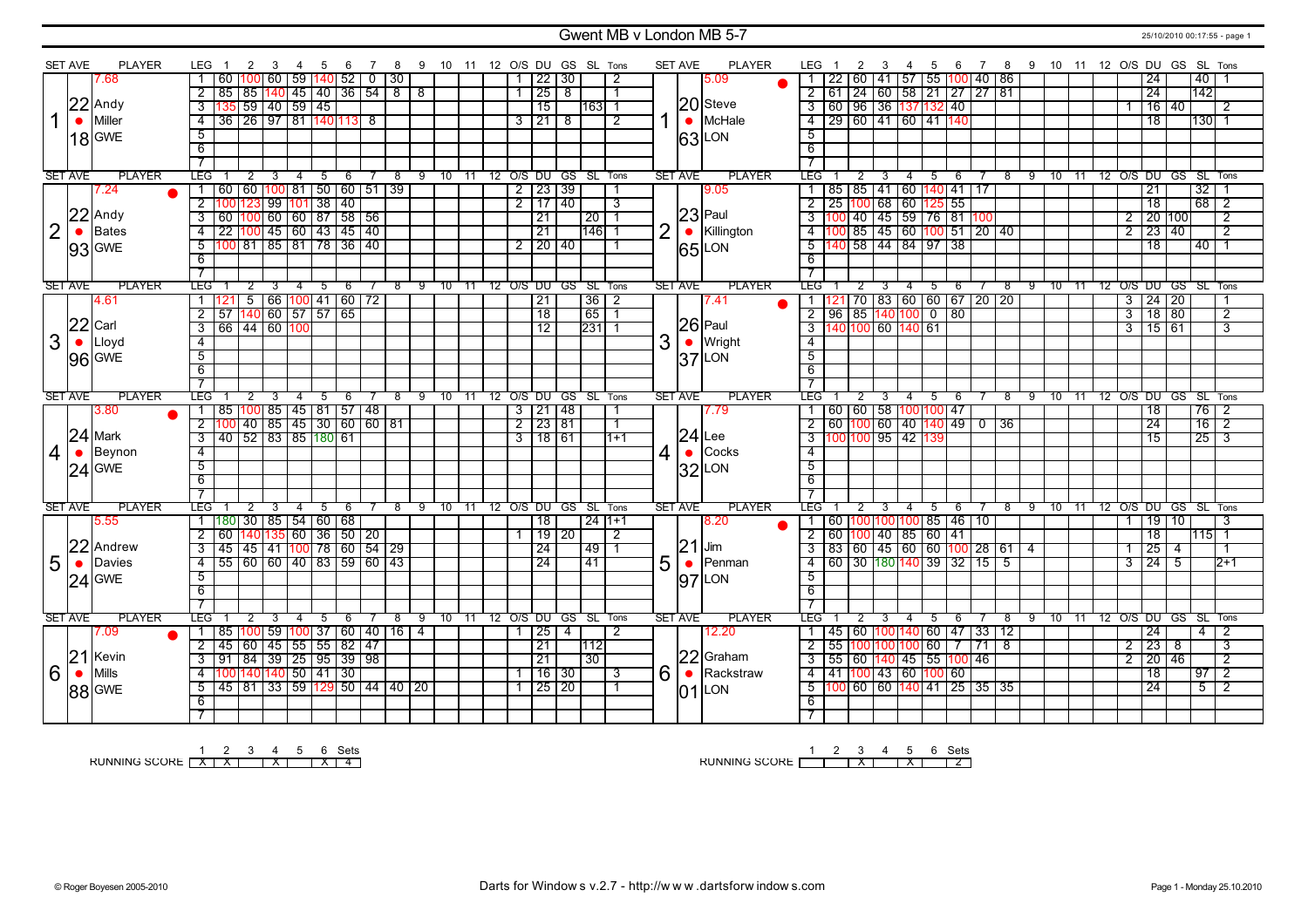### Gwent MB v London MB 5-7 25/10/2010 00:17:55 - page 2

| <b>SET AVE</b> |           | <b>PLAYER</b>     | LEG                                                                          | 2                                   | - 3            | 4 5            |                       |     |                |            | 6 7 8 9 10 11 12 O/S DU GS SL Tons |                            |  |                     |                   |                | <b>SET AVE</b> |           | <b>PLAYER</b>      | LEG 1                                                    | $\overline{2}$   | $\overline{\mathbf{3}}$ | 4 5            |                                                                                                                        | 6    |   | 7 8 9 10 11 12 O/S DU GS SL Tons |  |                                  |                     |                 |                |                |
|----------------|-----------|-------------------|------------------------------------------------------------------------------|-------------------------------------|----------------|----------------|-----------------------|-----|----------------|------------|------------------------------------|----------------------------|--|---------------------|-------------------|----------------|----------------|-----------|--------------------|----------------------------------------------------------|------------------|-------------------------|----------------|------------------------------------------------------------------------------------------------------------------------|------|---|----------------------------------|--|----------------------------------|---------------------|-----------------|----------------|----------------|
|                |           | 8.56              |                                                                              | 55 70                               |                |                | 40   60   17          |     |                |            |                                    |                            |  | 18                  | 11591             |                |                |           | 3.22               |                                                          |                  |                         |                | 1  100 121  85   95   52   40   8                                                                                      |      |   |                                  |  |                                  | 19                  | - 8             |                | 2              |
|                |           |                   |                                                                              |                                     |                |                | 100 85 66 85 44 90 10 |     |                |            |                                    |                            |  | 1 22 10             |                   |                |                |           |                    |                                                          |                  |                         |                | 2 45 60 43 43 81 44 140                                                                                                |      |   |                                  |  |                                  | 21                  |                 | 45 1           |                |
|                |           | $22$ Luke         | $3 \mid 41 \mid 45 \mid 81 \mid$                                             |                                     |                |                | 100 134 100           |     |                |            |                                    |                            |  | $3$ 18 100          |                   | $\overline{3}$ |                |           | $21$ David         |                                                          |                  |                         |                | 3  45   7   45   100   41   41                                                                                         |      |   |                                  |  |                                  | $\overline{18}$     |                 | 222            |                |
|                | $\bullet$ | Llew elyn         | 4   81   28   45   100   40   60   59   72                                   |                                     |                |                |                       |     |                |            |                                    |                            |  | $\overline{24}$     | 16                |                |                | $\bullet$ | Goodw in           |                                                          |                  |                         |                | 4 60 60 41 60 121 87 40 32                                                                                             |      |   |                                  |  |                                  | 22 32               |                 |                |                |
|                |           | $ 31 $ GWE        | 5                                                                            | 83   100   64                       |                |                | 122 45 23 32          |     |                |            |                                    |                            |  | 21                  | $\overline{32}$   | $\overline{2}$ |                |           | LON                |                                                          |                  |                         |                | 5 38 140 70 26 22 100 73 32                                                                                            |      |   |                                  |  |                                  | $\frac{22}{32}$     |                 |                | $\overline{2}$ |
|                |           |                   | 6                                                                            |                                     |                |                |                       |     |                |            |                                    |                            |  |                     |                   |                |                | 94        |                    | 6                                                        |                  |                         |                |                                                                                                                        |      |   |                                  |  |                                  |                     |                 |                |                |
|                |           |                   | $\overline{7}$                                                               |                                     |                |                |                       |     |                |            |                                    |                            |  |                     |                   |                |                |           |                    |                                                          |                  |                         |                |                                                                                                                        |      |   |                                  |  |                                  |                     |                 |                |                |
| <b>SET AVE</b> |           | <b>PLAYER</b>     | <b>TEG</b>                                                                   | 2                                   | $\overline{3}$ |                | $4 \quad 5 \quad 6$   |     | $\overline{7}$ |            | 8 9 10 11 12 O/S DU GS SL Tons     |                            |  |                     |                   |                | <b>SET AVE</b> |           | <b>PLAYER</b>      | LEG 1                                                    | $2 \overline{3}$ |                         | $-4$           | 5 6                                                                                                                    |      |   | 7 8 9 10 11 12 O/S DU GS SL Tons |  |                                  |                     |                 |                |                |
|                |           | 6.40              | 1   60   60   60   45   140   100   36                                       |                                     |                |                |                       |     |                |            |                                    |                            |  | $2$   20   36       |                   | $\overline{2}$ |                |           | 9.58               |                                                          |                  |                         |                | 1   41   137   85   85   43   54                                                                                       |      |   |                                  |  |                                  | $\overline{18}$     |                 | 5611           |                |
|                |           |                   | $\overline{2}$                                                               | 68 85 85 82 81 60                   |                |                |                       |     |                |            |                                    |                            |  | $\overline{18}$     | 40                |                |                |           |                    |                                                          |                  |                         |                | 2 60 45 140 30 100 101 25                                                                                              |      |   |                                  |  | $\overline{2}$                   | $\frac{1}{20}$ 25   |                 |                | 3              |
|                |           | 23 Steve          |                                                                              |                                     |                |                |                       |     |                |            |                                    |                            |  | $\overline{18}$     | $41$ 2            |                |                |           | $24$ Jimmy         |                                                          |                  |                         |                | 3 100 60 45 140 140 16                                                                                                 |      |   |                                  |  | $\overline{1}$                   | 16                  | 16              |                | 3              |
| 8              | $\bullet$ | Challenger        | 4 100 100 41 41 45 60 40 42                                                  |                                     |                |                |                       |     |                |            |                                    |                            |  | $\overline{24}$     | $\overline{32}$ 2 |                | 8              |           | $\bullet$   Foster |                                                          |                  |                         |                | 4 96 68 50 26 100 22 79 28 32                                                                                          |      |   |                                  |  | $\overline{2}$                   | 26 32               |                 |                |                |
|                |           | $64$ GWE          | $\overline{5}$                                                               |                                     |                |                |                       |     |                |            |                                    |                            |  |                     |                   |                |                |           | 35LON              | $\overline{5}$                                           |                  |                         |                |                                                                                                                        |      |   |                                  |  |                                  |                     |                 |                |                |
|                |           |                   | $\overline{6}$                                                               |                                     |                |                |                       |     |                |            |                                    |                            |  |                     |                   |                |                |           |                    | 6                                                        |                  |                         |                |                                                                                                                        |      |   |                                  |  |                                  |                     |                 |                |                |
|                |           |                   | $\overline{\tau}$                                                            |                                     |                |                |                       |     |                |            |                                    |                            |  |                     |                   |                |                |           |                    |                                                          |                  |                         |                |                                                                                                                        |      |   |                                  |  |                                  |                     |                 |                |                |
| <b>SET AVE</b> |           | <b>PLAYER</b>     | <b>LEG</b>                                                                   | $\overline{2}$                      | $3^{-}$        | $\overline{4}$ | -5                    | - 6 |                |            | 7 8 9 10 11 12 O/S DU GS SL Tons   |                            |  |                     |                   |                | <b>SET AVE</b> |           | <b>PLAYER</b>      | <b>LEG</b>                                               | $\overline{2}$   | - 3                     | $-4$           | - 5                                                                                                                    | - 6  |   | 7 8 9 10 11 12 O/S DU GS SL Tons |  |                                  |                     |                 |                |                |
|                |           | 11.48             | 1   45   42   125   135   45   109                                           |                                     |                |                |                       |     |                |            |                                    |                            |  | $3$   18   109      |                   | $\overline{3}$ |                |           | 3.40               |                                                          |                  |                         |                | 1   100   41   100   100   100   20                                                                                    |      |   |                                  |  |                                  | 18                  |                 | $40$   4       |                |
|                |           |                   | 2   83   100   60   45   139   58   16                                       |                                     |                |                |                       |     |                |            |                                    |                            |  | $3 \mid 21 \mid 16$ |                   | $\overline{2}$ |                |           |                    |                                                          |                  |                         |                | 2   45   60   140   60   22   64                                                                                       |      |   |                                  |  |                                  | $\overline{18}$     |                 | $1110 \mid 1$  |                |
|                |           | $22$ Chris        | $\overline{3}$                                                               | 60   100   60   60   81   60   60   |                |                |                       |     |                |            |                                    |                            |  | $\overline{21}$     | $\overline{20}$   |                |                |           | $21$ Robbie        |                                                          |                  |                         |                | 3 60 100 100 60 60 43 58 20                                                                                            |      |   |                                  |  |                                  | 22 20               |                 |                | $\overline{2}$ |
| 9              | $\bullet$ | Harris            | $\overline{4}$                                                               | 85 140 100 60 34 66 8 0             |                |                |                       |     |                |            |                                    |                            |  | $\sqrt{24}$         | $8$   2           |                | 9              | $\bullet$ | Hain               |                                                          |                  |                         |                | $4$ 60 60 60 100 60 65 54 42                                                                                           |      |   |                                  |  | $\overline{\mathbf{3}}$          | $24 \overline{)42}$ |                 |                | $\overline{1}$ |
|                |           | $25$ GWE          | $\overline{5}$                                                               | 100 41 60 100 60 40 60 20 13        |                |                |                       |     |                |            |                                    |                            |  | $\overline{27}$     | 712               |                |                |           | 03 LON             |                                                          |                  |                         |                | $\frac{1}{5}$   43   45   60   45   60   60   26   41   77   44                                                        |      |   |                                  |  |                                  | $3 \mid 30 \mid 44$ |                 |                |                |
|                |           |                   | 6                                                                            |                                     |                |                |                       |     |                |            |                                    |                            |  |                     |                   |                |                |           |                    | 6                                                        |                  |                         |                |                                                                                                                        |      |   |                                  |  |                                  |                     |                 |                |                |
|                |           |                   | $\overline{7}$                                                               |                                     |                |                |                       |     |                |            |                                    |                            |  |                     |                   |                |                |           |                    | $\overline{\tau}$                                        |                  |                         |                |                                                                                                                        |      |   |                                  |  |                                  |                     |                 |                |                |
| <b>SET AVE</b> |           | <b>PLAYER</b>     | LEG'                                                                         |                                     | $\overline{3}$ | $-4$           | $5^{\circ}$           |     | $6 \t7 \t8$    |            | 9 10 11 12 O/S DU GS SL Tons       |                            |  |                     |                   |                | <b>SET AVE</b> |           | <b>PLAYER</b>      | LEG <sup>-</sup>                                         |                  |                         |                | $5^{\circ}$                                                                                                            | $-6$ |   | 8 9 10 11 12 O/S DU GS SL Tons   |  |                                  |                     |                 |                |                |
|                |           | 3.00<br>$\bullet$ | 1 60 45 45 85 55 60 45 66 20                                                 |                                     |                |                |                       |     |                |            |                                    |                            |  | $\overline{27}$     | $\overline{20}$   |                |                |           | 8.61               |                                                          |                  |                         |                | 1   95   60   60   41   41   140   0   48   16                                                                         |      |   |                                  |  |                                  | $2 \mid 26 \mid 16$ |                 |                |                |
|                |           |                   | $2 \mid 100 \mid 60 \mid 81 \mid 100 \mid 45 \mid 59 \mid 56$                |                                     |                |                |                       |     |                |            |                                    |                            |  | $3 \mid 21 \mid 56$ |                   | $\overline{2}$ |                |           |                    |                                                          |                  |                         |                | $2 \mid 45 \mid 100 \mid 55 \mid 100 \mid 100 \mid 55 \mid 30$                                                         |      |   |                                  |  |                                  | 21                  |                 | $\frac{16}{3}$ |                |
|                |           | 19Lyndon          | 3 70 41 60 45 60 44 85 10 54                                                 |                                     |                |                |                       |     |                |            |                                    |                            |  | $\overline{27}$     | $\overline{32}$   |                |                |           | $20$ Mark          |                                                          |                  |                         |                | $\frac{3}{145}$ $\frac{145}{45}$ $\frac{145}{45}$ $\frac{145}{41}$ $\frac{100}{100}$ $\frac{100}{60}$ $\frac{120}{20}$ |      |   |                                  |  | $\overline{3}$                   | $\overline{27}$     | $\overline{20}$ |                | $\overline{2}$ |
| $10 \bullet$   |           | Gore              | 4 45 100 60 45 60 40                                                         |                                     |                |                |                       |     |                |            |                                    |                            |  | $\overline{18}$     | 151               |                | $\Omega$       | $\bullet$ | Smart              |                                                          |                  |                         |                | 4 100 55 60 121 45 75 45                                                                                               |      |   |                                  |  |                                  | $3 \mid 21 \mid 45$ |                 |                | $\overline{2}$ |
|                |           | $ 37 $ GWE        | $\overline{5}$                                                               |                                     |                |                |                       |     |                |            |                                    |                            |  |                     |                   |                |                |           | $ 93 $ LON         | $\overline{5}$                                           |                  |                         |                |                                                                                                                        |      |   |                                  |  |                                  |                     |                 |                |                |
|                |           |                   | 6                                                                            |                                     |                |                |                       |     |                |            |                                    |                            |  |                     |                   |                |                |           |                    | 6                                                        |                  |                         |                |                                                                                                                        |      |   |                                  |  |                                  |                     |                 |                |                |
|                |           |                   | $\overline{7}$                                                               |                                     |                |                |                       |     |                |            |                                    |                            |  |                     |                   |                |                |           |                    |                                                          |                  |                         |                |                                                                                                                        |      |   |                                  |  |                                  |                     |                 |                |                |
| <b>SET AVE</b> |           | <b>PLAYER</b>     | LEG.                                                                         |                                     |                | 4              | 5                     | -6  |                | 8          | 9                                  | 10 11 12 O/S DU GS SL Tons |  |                     |                   |                | <b>SET AVE</b> |           | <b>PLAYER</b>      | <b>LEG</b>                                               | 2                | 3                       | -4             | - 5                                                                                                                    | - 6  |   | 8 9 10 11 12 O/S DU GS SL Tons   |  |                                  |                     |                 |                |                |
|                |           | 8.72              | 1   180   28   58   95   82                                                  |                                     |                |                |                       |     |                |            |                                    |                            |  | $ 15\rangle$        | 58 11+1           |                |                |           | 9.80               |                                                          |                  |                         |                | 1   99   100   140   84   38   40                                                                                      |      |   |                                  |  |                                  | 16 40               |                 |                | 2              |
|                |           | 24 Russell        | 2 100 140 100 112 49                                                         |                                     |                |                |                       |     |                |            |                                    |                            |  | $2 \mid 14 \mid 49$ |                   | 4              |                |           | 23 Stuart          |                                                          | 2 100 80 45 100  |                         |                |                                                                                                                        |      |   |                                  |  |                                  | 12                  |                 | 176 2          |                |
|                |           |                   | $\overline{3}$                                                               | 45 85 41 43 41 85                   |                |                |                       |     |                |            |                                    |                            |  | 18                  | 161               |                |                |           |                    |                                                          |                  |                         |                | 3 100 60 67 85 84 47 58                                                                                                |      |   |                                  |  | 3                                | 21                  | 58              |                |                |
|                | $\bullet$ | Fletcher          | $\overline{4}$                                                               | 43   60  100  65  140  43   10   40 |                |                |                       |     |                |            |                                    |                            |  | 1 22 40             |                   | 2              |                | $\bullet$ | Pickles            |                                                          |                  |                         |                | 4 100 40 36 100 40 59 95                                                                                               |      |   |                                  |  |                                  | 21                  |                 | 31             | -2             |
|                |           | 06 GWE            | $5^{\circ}$                                                                  | 45 70 50 44 43 55 96 66 32          |                |                |                       |     |                |            |                                    |                            |  | 2 26 32             |                   |                |                | 167       | LON                |                                                          |                  |                         |                | 5 100 60 59 45 140 57 20 10 8                                                                                          |      |   |                                  |  |                                  | 27                  |                 | $\overline{2}$ | 2              |
|                |           |                   | 6                                                                            |                                     |                |                |                       |     |                |            |                                    |                            |  |                     |                   |                |                |           |                    | -6                                                       |                  |                         |                |                                                                                                                        |      |   |                                  |  |                                  |                     |                 |                |                |
|                |           |                   | $\overline{7}$                                                               |                                     |                |                |                       |     |                |            |                                    |                            |  |                     |                   |                |                |           |                    | $\overline{7}$                                           |                  |                         |                |                                                                                                                        |      |   |                                  |  |                                  |                     |                 |                |                |
| <b>SET AVE</b> |           | <b>PLAYER</b>     | LEG                                                                          | 38 41 45 60 45 55 50 25 82          | 3              | $\overline{4}$ | 5                     | - 6 | 7              | $^{\circ}$ | 9                                  | 10 11 12 0/S DU GS SL Tons |  |                     |                   |                | <b>SET AVE</b> |           | <b>PLAYER</b>      | LEG                                                      |                  | 3                       | $\overline{4}$ | $5^{\circ}$<br>1   41   85   140   41   46   28   68   28   24                                                         | 6    | 8 | 9 10 11 12 O/S DU GS SL Tons     |  |                                  | 25 24               |                 |                |                |
|                |           | 4.62              | $\mathbf{1}$<br>$2 \mid 41 \mid 60 \mid 30 \mid 82 \mid 44 \mid 100 \mid 60$ |                                     |                |                |                       |     |                |            |                                    |                            |  | 27<br>21            | 60<br>$\sqrt{84}$ |                |                |           | 2.80               |                                                          |                  |                         |                | $\overline{2}$ 59 28 83 60 60 140 31 40                                                                                |      |   |                                  |  | $\overline{1}$<br>$\overline{1}$ | 22   40             |                 |                | $\overline{1}$ |
|                |           | $ 19 $ Jesse      |                                                                              |                                     |                |                |                       |     |                |            |                                    |                            |  |                     |                   |                |                |           | 22 Stephen         |                                                          |                  |                         |                |                                                                                                                        |      |   |                                  |  |                                  | 2 20 58             |                 |                |                |
|                |           | Heal              | $\overline{3}$                                                               | 25 30 45 140 100 122 0              |                |                |                       |     |                |            |                                    |                            |  | 21                  | 3973              |                |                |           | Dolan              | $3   97   66   41   77   85   77   58$<br>$\overline{4}$ |                  |                         |                |                                                                                                                        |      |   |                                  |  |                                  |                     |                 |                |                |
| 12             | $\bullet$ |                   | $\overline{4}$                                                               |                                     |                |                |                       |     |                |            |                                    |                            |  |                     |                   |                | 12⊟∙           |           |                    |                                                          |                  |                         |                |                                                                                                                        |      |   |                                  |  |                                  |                     |                 |                |                |
|                |           | $13$ GWE          | $\overline{5}$                                                               |                                     |                |                |                       |     |                |            |                                    |                            |  |                     |                   |                |                |           | $ 43 $ LON         | $\overline{5}$                                           |                  |                         |                |                                                                                                                        |      |   |                                  |  |                                  |                     |                 |                |                |
|                |           |                   | 6                                                                            |                                     |                |                |                       |     |                |            |                                    |                            |  |                     |                   |                |                |           |                    | 6<br>$\overline{\phantom{a}}$                            |                  |                         |                |                                                                                                                        |      |   |                                  |  |                                  |                     |                 |                |                |
|                |           |                   |                                                                              |                                     |                |                |                       |     |                |            |                                    |                            |  |                     |                   |                |                |           |                    |                                                          |                  |                         |                |                                                                                                                        |      |   |                                  |  |                                  |                     |                 |                |                |

RUNNING SCORE 7 8 9 10 11 X 12 Sets 5

OP: Gwent MB - Mark Beynon 24.24 \*

RUNNING SCORE 7 X 8 X 9 X 10 X 11 12 X Sets 7

OP: London MB - Paul Wright 26.37 \*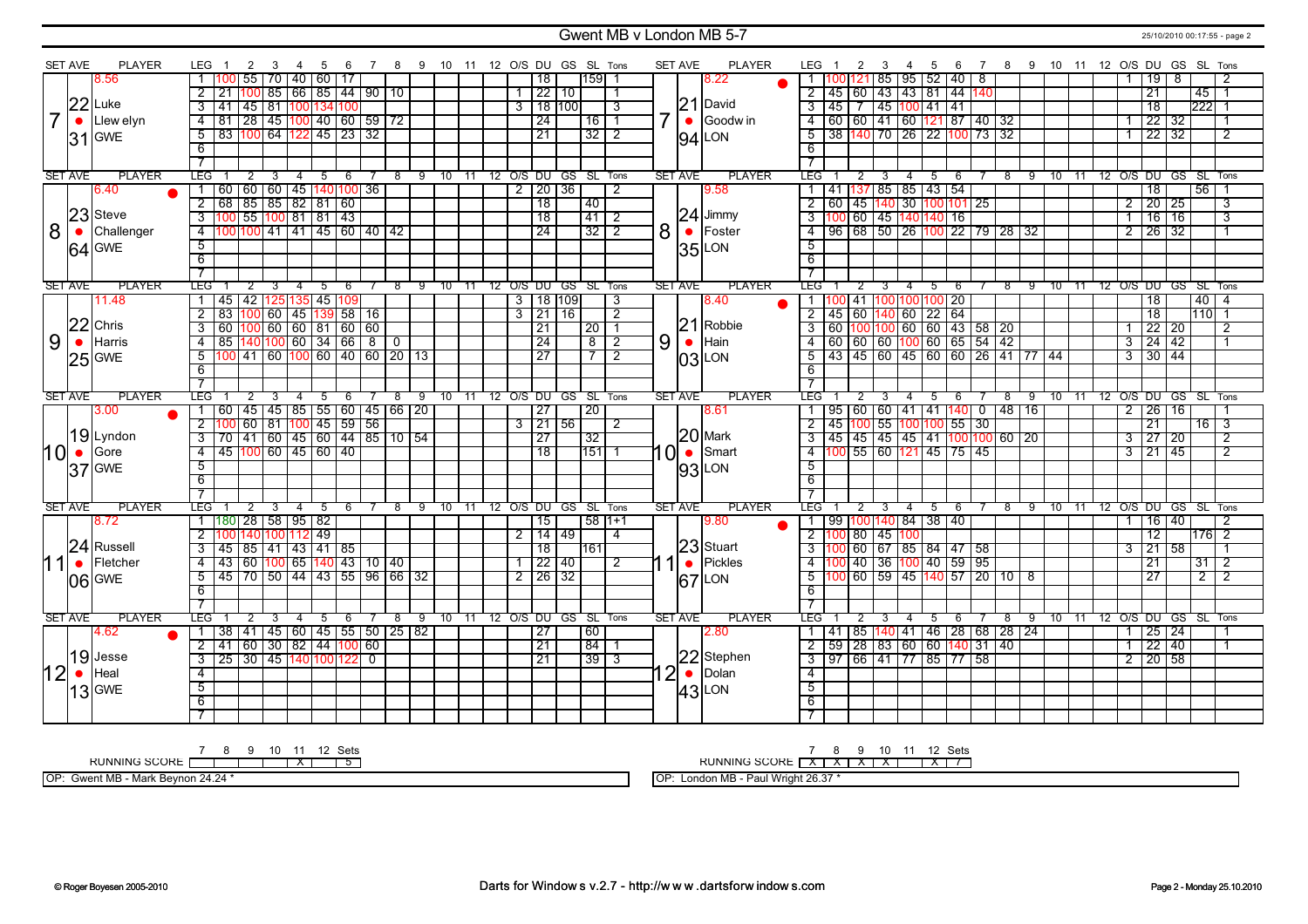# Gwent MB

# London MB

| <b>PLAYER</b>        |    | W/L WON LOST | <b>AVE</b> | <b>TAVE</b> | <b>IDARTS</b> | <b>POINTS</b> |     | <b>TON TON+1</b> | 180 L |         | <b>TONS PLAYER</b>    |                | W/L WON LOST | <b>AVE</b>  | <b>TAVE</b> | <b>DARTS</b>      | POINTS TON TON+ |             |                 |       | <b>180 TONS</b> |
|----------------------|----|--------------|------------|-------------|---------------|---------------|-----|------------------|-------|---------|-----------------------|----------------|--------------|-------------|-------------|-------------------|-----------------|-------------|-----------------|-------|-----------------|
| <b>Andy Miller</b>   |    |              | 22.18      | 7.68        | 83            | 1841          |     |                  |       | 6+0     | Steve McHale          |                | 3            | 20.63       | 5.09        | 82                | 1692            | 3           |                 |       | $4 + 0$         |
| <b>Andy Bates</b>    |    |              | 22.93      | 7.24        | 102           | 2339          |     |                  |       |         | 7+0   Paul Killington |                | 3            | 23.65       | 9.05        | 100               | 2365            | 6           |                 |       | $8 + 0$         |
| Carl Lloyd           |    |              | 22.96      | 4.61        | 51            | 171           |     |                  |       |         | 4+0   Paul Wright     | 3              | 0            | 26.37       | 7.41        | 57                | 1503            | 3           |                 |       | $6 + 0$         |
| Mark Beynon          |    |              | 24.24      | 3.80        | 62            | 15031         |     |                  |       | $3+1$   | Lee Cocks             |                | 3            | 24.32       | 7.79        | 57                | 1386            | 6           |                 |       | $7 + 0$         |
| <b>Andrew Davies</b> |    |              | 22.24      | 5.55        | 85            | 18901         |     |                  |       | $4 + 1$ | IJim Penman           | 3              |              | 21.97       | 8.20        | 86                | 18891           | $5^{\circ}$ |                 |       | $7 + 1$         |
| Kevin Mills          |    |              | 21.88      | 7.09        | 108           | 23631         |     |                  |       | 6+0     | Graham Rackstraw      | າ              | 3            | 22.01 12.20 |             | 109               | 2399            | 8           |                 |       | $11+0$          |
| Luke Llewelyn        |    |              | 22.31      | 8.56        | 103           | 2298          | 8   |                  |       |         | 8+0 David Goodwin     | 3              | 2            | 21.94       | 8.22        | 102               | 2238            | 5           |                 |       | $7 + 0$         |
| Steve Challenger     |    |              | 23.64      | 6.40        | 80            | 1891          | 51  |                  |       | $6 + 0$ | Jimmy Foster          | 3              |              | 24.35       | 9.58        | 80                | 1948            |             |                 | 3 I O | $8 + 0$         |
| <b>Chris Harris</b>  |    |              | 22.25111   | .48         | 111           | 2470          | 9   |                  |       |         | 10+0 Robbie Hain      | 3              | 2            | 21.03       | 8.40        | 112               | 2355            |             |                 |       | $8 + 0$         |
| Lyndon Gore          |    |              | 19.37      | 3.00        | 93            | 1801          |     |                  |       | $3+0$   | Mark Smart            | 3              |              | 20.93       | 8.61        | 95                | 1988            |             |                 |       | $8 + 0$         |
| Russell Fletcher     |    |              | 24.06      | 8.72        | 95            | 2286          |     |                  |       | $7 + 1$ | <b>Stuart Pickles</b> | $\overline{2}$ | 3            | 23.67       | 9.80        | 97                | 2296            |             |                 | l 0   | $9+0$           |
| Jesse Heal           |    |              | 19.13      | 4.62        | 69            | 1320          | 3 I |                  |       | 4+0     | l Stephen Dolan       | 3              | 0            | 22.43       | 2.80        | 67                | 15031           |             |                 |       | $2 + 0$         |
| <b>TOTALS</b>        | 22 | 28           | 22.24      |             | 10421         | 23173         | 53  | 12 <sub>1</sub>  | 3     |         | 168+3 TOTALS          | 28             | 22           | 22.57       |             | $104\overline{4}$ | 23562           | 62          | 22 <sub>1</sub> |       | $185+1$         |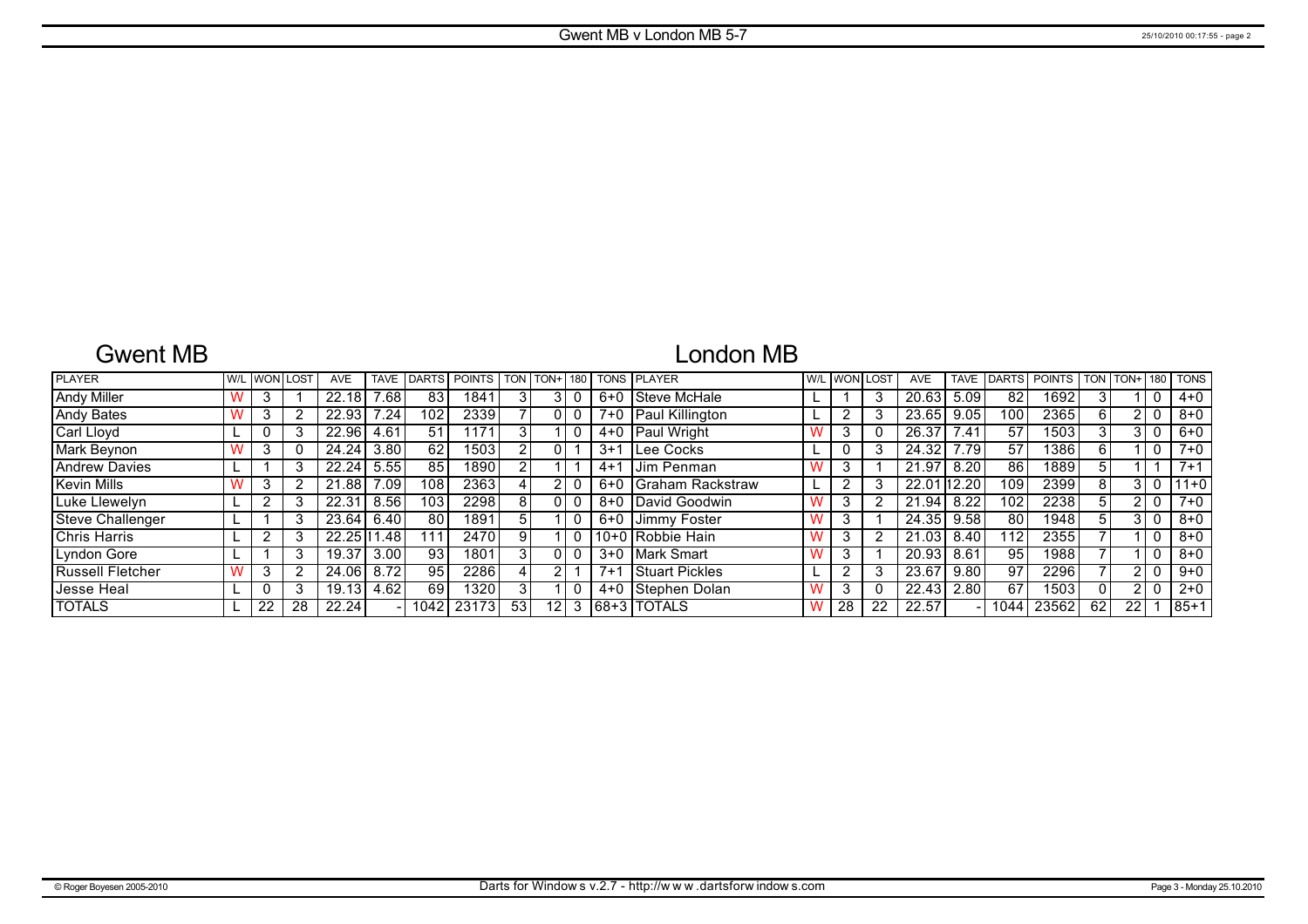### Gwent WA v London WA 3-3 25/10/2010 00:19:28 - page 1

|                | <b>SET AVE</b> | <b>PLAYER</b>  | LEG                                |                 | 2 | 3     |                                   |   | 5 | -6   | 7 | -8                                                                |   |                |       |                |                     |                   | 9 10 11 12 O/S DU GS SL Tons |                |                | <b>SET AVE</b> | <b>PLAYER</b>       | LEG<br>$\overline{2}$                                                                                                     | - 3            | -4             | 5                                  | 6   | $\overline{7}$ |                |       |    |       |                |                |                  | 8 9 10 11 12 O/S DU GS SL Tons |                 |                      |
|----------------|----------------|----------------|------------------------------------|-----------------|---|-------|-----------------------------------|---|---|------|---|-------------------------------------------------------------------|---|----------------|-------|----------------|---------------------|-------------------|------------------------------|----------------|----------------|----------------|---------------------|---------------------------------------------------------------------------------------------------------------------------|----------------|----------------|------------------------------------|-----|----------------|----------------|-------|----|-------|----------------|----------------|------------------|--------------------------------|-----------------|----------------------|
|                |                | 00.1           |                                    |                 |   |       | 60   81   45   41   60   41       |   |   |      |   |                                                                   |   |                |       |                | 18                  |                   | 173                          |                |                |                | 7.40                |                                                                                                                           |                |                | 60   26   177   78   40   20       |     |                |                |       |    |       |                | $\mathbf{2}$   | 20 <sub>1</sub>  | 20                             |                 | $\overline{2}$       |
|                |                |                | $\overline{2}$                     |                 |   |       | 81 41 60 60 43 81 45              |   |   |      |   |                                                                   |   |                |       |                | $\overline{21}$     |                   | 90                           |                |                |                |                     | 2 24 100 100 60 140 37 40                                                                                                 |                |                |                                    |     |                |                |       |    |       |                | $\overline{2}$ | 20 40            |                                |                 | $\overline{\cdot}$ 3 |
|                |                | 19 Michelle    | $\overline{\mathbf{3}}$            |                 |   |       | 81 100 45 36 60 60                |   |   |      |   |                                                                   |   |                |       |                | $\overline{18}$     |                   | 1119                         |                |                |                | $25$ Clare          |                                                                                                                           |                |                |                                    |     |                |                |       |    |       |                | $\mathbf{1}$   | $\frac{19}{140}$ |                                |                 | $\overline{1}$       |
| 1              | $\bullet$      | Shepherd       | $\overline{4}$                     |                 |   |       |                                   |   |   |      |   |                                                                   |   |                |       |                |                     |                   |                              |                |                |                | $\bullet$ Byw aters | $\overline{4}$                                                                                                            |                |                |                                    |     |                |                |       |    |       |                |                |                  |                                |                 |                      |
|                |                | $67$ GWE       | $\overline{5}$                     |                 |   |       |                                   |   |   |      |   |                                                                   |   |                |       |                |                     |                   |                              |                |                |                | $47$ LON            | $\overline{5}$                                                                                                            |                |                |                                    |     |                |                |       |    |       |                |                |                  |                                |                 |                      |
|                |                |                | 6                                  |                 |   |       |                                   |   |   |      |   |                                                                   |   |                |       |                |                     |                   |                              |                |                |                |                     | 6                                                                                                                         |                |                |                                    |     |                |                |       |    |       |                |                |                  |                                |                 |                      |
|                |                |                | $\overline{7}$                     |                 |   |       |                                   |   |   |      |   |                                                                   |   |                |       |                |                     |                   |                              |                |                |                |                     |                                                                                                                           |                |                |                                    |     |                |                |       |    |       |                |                |                  |                                |                 |                      |
|                | <b>SET AVE</b> | <b>PLAYER</b>  | <b>LEG</b>                         |                 |   |       |                                   | 4 | 5 | $-6$ |   | $^{\circ}$ 8                                                      |   |                |       |                |                     |                   | 9 10 11 12 O/S DU GS SL Tons |                |                | <b>SET AVE</b> | <b>PLAYER</b>       | <b>LEG</b>                                                                                                                |                | $\overline{4}$ | $\overline{5}$                     | 6   |                | $^8$           |       |    |       |                |                |                  | 9 10 11 12 O/S DU GS SL Tons   |                 |                      |
|                |                | 6.70           |                                    |                 |   |       |                                   |   |   |      |   | 140   41   30   60   30   85   35   70                            |   |                |       |                | $\overline{24}$     |                   | $10^{-}$                     |                |                |                | 6.25                | 81 ا                                                                                                                      |                |                | 24   40   100   100   45   91   20 |     |                |                |       |    |       |                | 2 <sup>1</sup> | 23   20          |                                |                 | $\overline{2}$       |
|                |                |                |                                    |                 |   |       | 2 100 11 85 85 125 64 31          |   |   |      |   |                                                                   |   |                |       |                | 312131              |                   |                              | $\overline{2}$ |                |                |                     | $2$ 45 60 36 60 62 85 60                                                                                                  |                |                |                                    |     |                |                |       |    |       |                |                | 21               |                                | $\overline{93}$ |                      |
|                | 21             | Moe            |                                    |                 |   |       |                                   |   |   |      |   | 3 105 45 85 25 60 100 17 24 40                                    |   |                |       |                | $3 \mid 27 \mid 40$ |                   |                              | $\overline{2}$ |                |                | $20$ Kelly          | 100 45 60 100 100 40 36 10<br>$\overline{3}$                                                                              |                |                |                                    |     |                |                |       |    |       |                |                | $\overline{24}$  |                                | $\frac{10}{3}$  |                      |
| 2              | $\bullet$      | Collier        |                                    |                 |   |       |                                   |   |   |      |   | $\overline{4}$ 60 $\overline{45}$ 60 $\overline{100}$ 45 65 88 38 |   |                |       |                | $1$ 22 38           |                   |                              | $\overline{1}$ | $\overline{2}$ |                | $\bullet$ Bobby     | $4$ 92 55 60 26 125 41 62 20                                                                                              |                |                |                                    |     |                |                |       |    |       |                |                | $\overline{24}$  |                                | $\overline{20}$ |                      |
|                |                | $21$ GWE       | $\overline{5}$                     |                 |   |       |                                   |   |   |      |   |                                                                   |   |                |       |                |                     |                   |                              |                |                |                |                     | $\overline{5}$                                                                                                            |                |                |                                    |     |                |                |       |    |       |                |                |                  |                                |                 |                      |
|                |                |                | 6                                  |                 |   |       |                                   |   |   |      |   |                                                                   |   |                |       |                |                     |                   |                              |                |                |                | $ 45 $ LON          | 6                                                                                                                         |                |                |                                    |     |                |                |       |    |       |                |                |                  |                                |                 |                      |
|                |                |                | $\overline{7}$                     |                 |   |       |                                   |   |   |      |   |                                                                   |   |                |       |                |                     |                   |                              |                |                |                |                     |                                                                                                                           |                |                |                                    |     |                |                |       |    |       |                |                |                  |                                |                 |                      |
|                | <b>SET AVE</b> | <b>PLAYER</b>  | LEGT                               |                 |   |       |                                   |   | 5 | -6   |   | 8                                                                 |   | 9 10 11        |       |                |                     |                   | 12 O/S DU GS SL Tons         |                |                | <b>SET AVE</b> | <b>PLAYER</b>       | 'LEG                                                                                                                      |                | -4             | -5                                 | - 6 |                | -8             | -9    |    |       |                |                |                  | 10 11 12 0/S DU GS SL Tons     |                 |                      |
|                |                | 2.40           |                                    |                 |   |       | 66 30 45 50 41 100 85             |   |   |      |   |                                                                   |   |                |       |                | $\overline{21}$     |                   | 84                           |                |                |                | 17.86               | 60<br>$\mathbf{1}$                                                                                                        | 100 100        |                | 81 60 24 36 40                     |     |                |                |       |    |       |                | $3-1$          | 24 40            |                                |                 | $\overline{2}$       |
|                |                |                | $\overline{2}$                     |                 |   |       | $\frac{1}{81}$ 41 60 60 60 140 59 |   |   |      |   |                                                                   |   |                |       | $\overline{3}$ |                     | $\frac{1}{21}$ 59 |                              |                |                |                |                     | $2 \mid 15$<br>100                                                                                                        |                |                | 60 85 60 41                        |     |                |                |       |    |       |                |                | $\overline{18}$  |                                | $140$ 1         |                      |
|                | 21             | Amanda         | $\overline{\overline{\mathbf{3}}}$ |                 |   |       |                                   |   |   |      |   |                                                                   |   |                |       |                | $\overline{21}$     |                   | $\sqrt{40}$                  |                |                | 21             | Kerry               | $\frac{1}{3}$ $\frac{1}{30}$ $\frac{1}{25}$ $\frac{25}{85}$ $\frac{60}{121}$ $\frac{1}{40}$ $\frac{1}{20}$ $\frac{1}{20}$ |                |                |                                    |     |                |                |       |    |       |                | $\overline{1}$ | 22   20          |                                |                 | $\overline{2}$       |
| 3              |                | Rosser         | $\overline{4}$                     |                 |   |       |                                   |   |   |      |   | 60 43 85 81 66 24 95 31                                           |   |                |       |                | $\overline{24}$     |                   | $\overline{16}$              |                | 3              |                | Simmons             | $\overline{4}$                                                                                                            |                |                | 145 140 60 144 28 51 33            |     |                |                |       |    |       |                | $\overline{2}$ | $\overline{23}$  | $\overline{33}$                |                 | $\overline{2}$       |
|                |                |                | $\overline{5}$                     |                 |   |       |                                   |   |   |      |   |                                                                   |   |                |       |                |                     |                   |                              |                |                |                |                     | $\overline{5}$                                                                                                            |                |                |                                    |     |                |                |       |    |       |                |                |                  |                                |                 |                      |
|                |                | 43 GWE         | 6                                  |                 |   |       |                                   |   |   |      |   |                                                                   |   |                |       |                |                     |                   |                              |                |                |                | $ 43 $ LON          | 6                                                                                                                         |                |                |                                    |     |                |                |       |    |       |                |                |                  |                                |                 |                      |
|                |                |                | $\overline{7}$                     |                 |   |       |                                   |   |   |      |   |                                                                   |   |                |       |                |                     |                   |                              |                |                |                |                     |                                                                                                                           |                |                |                                    |     |                |                |       |    |       |                |                |                  |                                |                 |                      |
|                | <b>SET AVE</b> | <b>PLAYER</b>  | LEG <sup>-</sup>                   |                 |   |       |                                   |   |   |      |   | 8                                                                 | 9 | 10             | -11   |                | 12 O/S DU           | GS .              |                              | SL Tons        |                | <b>SET AVE</b> | <b>PLAYER</b>       | LEG.                                                                                                                      |                |                | 5                                  | 6   |                | 8              | -9    | 10 |       |                |                |                  | 12 O/S DU GS SL Tons           |                 |                      |
|                |                | 4.40           |                                    | 20 <sub>1</sub> |   |       | 37   100   140   81   79   28     |   |   |      |   | 0                                                                 | 8 | $\overline{0}$ |       |                | $\overline{30}$     |                   | 8                            | $\overline{2}$ |                |                | 4.21                | 60<br>1 100                                                                                                               | 40             |                | $121$ 43 47 47                     |     |                | $\overline{0}$ | 9     | 34 |       |                |                | $\overline{28}$  | 34                             |                 | $\overline{2}$       |
|                |                |                | $\overline{2}$                     | 60              |   | 30 29 |                                   |   |   |      |   | 40 41 39 40 41 45 92 26                                           |   |                |       |                | 33                  |                   | 18                           |                |                |                |                     | 36<br>$\overline{2}$<br>9                                                                                                 | 13             | 80             | $\boxed{90}$ 60 60 45              |     |                |                | 13 23 |    | 32 40 |                | $\overline{3}$ | $\overline{36}$  | 40                             |                 |                      |
|                |                | $13$ Debie     | $3-1$                              |                 |   |       |                                   |   |   |      |   | 41 45 100 26 55 60 45 83 14 0 28 0 2 41 4                         |   |                |       |                |                     |                   |                              |                |                |                | $ 13 $ Lisa         | 3 85 100 81 25 24 30 30 54 32 35 0                                                                                        |                |                |                                    |     |                |                |       |    |       | $\overline{1}$ |                | $\overline{39}$  |                                | 2 <sup>1</sup>  | $\overline{1}$       |
| $\overline{4}$ | $\bullet$      | Ham            | $\overline{4}$                     |                 |   |       |                                   |   |   |      |   | 20   82   13  100   26   22   45   26   85   35   27   0          |   |                |       |                | 42                  |                   | $14$   1                     |                | 4              |                | Dunford             | 122 26 45 100 40 30 43 41 13 89 47 3<br>$\overline{4}$                                                                    |                |                |                                    |     |                |                |       |    |       |                |                | $3 \mid 45 \mid$ | $\overline{2}$                 |                 |                      |
|                |                | $45$ GWE       | 5                                  |                 |   |       |                                   |   |   |      |   |                                                                   |   |                |       |                |                     |                   |                              |                |                |                | <b>53 LON</b>       | 5                                                                                                                         |                |                |                                    |     |                |                |       |    |       |                |                |                  |                                |                 |                      |
|                |                |                | 6                                  |                 |   |       |                                   |   |   |      |   |                                                                   |   |                |       |                |                     |                   |                              |                |                |                |                     | 6                                                                                                                         |                |                |                                    |     |                |                |       |    |       |                |                |                  |                                |                 |                      |
|                |                |                | $\overline{7}$                     |                 |   |       |                                   |   |   |      |   |                                                                   |   |                |       |                |                     |                   |                              |                |                |                |                     | $\overline{7}$                                                                                                            |                |                |                                    |     |                |                |       |    |       |                |                |                  |                                |                 |                      |
|                | <b>SET AVE</b> | <b>PLAYER</b>  | LEG <sup>-</sup>                   |                 |   |       |                                   |   | 5 |      |   | 8                                                                 | 9 | 10             | $-11$ |                | 12 O/S DU           |                   | GS SL Tons                   |                |                | <b>SET AVE</b> | <b>PLAYER</b>       | <b>LEG</b>                                                                                                                |                |                | 5                                  | 6   |                | 8              | 9     |    |       |                |                |                  | 10 11 12 O/S DU GS SL Tons     |                 |                      |
|                |                | 5.56           |                                    |                 |   |       |                                   |   |   |      |   | 1   45   6   40   55   95   60   100   80                         |   |                |       |                | 24                  |                   | 20 1                         |                |                |                | 2.07                | 1   41   60   100   41   60   60   107   16   16                                                                          |                |                |                                    |     |                |                |       |    |       |                |                | 2   26   16      |                                |                 | -2                   |
|                |                |                | $\overline{2}$                     |                 |   |       |                                   |   |   |      |   | 45 50 41 85 81 61 88 18 32                                        |   |                |       |                | 1 25 32             |                   |                              |                |                |                |                     | 60   45   28   28   85   38   55   41                                                                                     |                |                |                                    |     |                |                |       |    |       |                |                | 24               |                                | 121             |                      |
|                |                | $20$ Chris     | $\overline{3}$                     |                 |   |       |                                   |   |   |      |   | $\frac{26}{160}$ 60 $\frac{121}{54}$ 54 60 50 37 9 24             |   |                |       |                | 2 29 24             |                   |                              |                |                |                | 17 Jacqeline        | 40   22   45   60   60   26   76   40   65   31<br>3                                                                      |                |                |                                    |     |                |                |       |    |       |                |                | 30               |                                | 36              |                      |
| 5              | $\bullet$      | Savvery        | $\overline{4}$                     |                 |   |       | 100 45 81 100 135 40              |   |   |      |   |                                                                   |   |                |       |                | 3   18   40         |                   |                              | 3              | 5              | $\bullet$      | Saunders            | 4 30 83 60 85 60                                                                                                          |                |                |                                    |     |                |                |       |    |       |                |                | 15               |                                | 183             |                      |
|                |                | $67$ GWE       | 5                                  |                 |   |       |                                   |   |   |      |   |                                                                   |   |                |       |                |                     |                   |                              |                |                |                | <b>52 LON</b>       | 5                                                                                                                         |                |                |                                    |     |                |                |       |    |       |                |                |                  |                                |                 |                      |
|                |                |                | 6                                  |                 |   |       |                                   |   |   |      |   |                                                                   |   |                |       |                |                     |                   |                              |                |                |                |                     | 6                                                                                                                         |                |                |                                    |     |                |                |       |    |       |                |                |                  |                                |                 |                      |
|                |                |                | $\overline{7}$                     |                 |   |       |                                   |   |   |      |   |                                                                   |   |                |       |                |                     |                   |                              |                |                |                |                     | $\overline{7}$                                                                                                            |                |                |                                    |     |                |                |       |    |       |                |                |                  |                                |                 |                      |
|                | <b>SET AVE</b> | <b>PLAYER</b>  | <b>LEG</b>                         |                 | 2 |       |                                   |   | 5 | -6   |   | $^8$                                                              | 9 | 10             | $-11$ |                |                     |                   | 12 O/S DU GS SL Tons         |                |                | <b>SET AVE</b> | <b>PLAYER</b>       | <b>LEG</b>                                                                                                                | 3              | $\overline{4}$ | 5                                  | 6   | 7              | $^8$           | 9     |    |       |                |                |                  | 10 11 12 0/S DU GS SL Tons     |                 |                      |
|                |                | 7.81           |                                    |                 |   |       | 121 60 52 180 52 36               |   |   |      |   |                                                                   |   |                |       |                | 1   16   36         |                   |                              | $ 2+1 $        |                |                | 12.00               | 1   45   26   45   41   30                                                                                                |                |                |                                    |     |                |                |       |    |       |                |                | $\overline{15}$  |                                | 314             |                      |
|                |                |                | 2 <sup>1</sup>                     | 81 I            |   |       |                                   |   |   |      |   | $30 85 62 60 100 44 0 21 0 18$                                    |   |                |       |                | $2$ 32 18           |                   |                              | $\mathbf 1$    |                |                |                     | $2 \mid 22$                                                                                                               |                |                | 26 60 55 26 41 45 60 60 30 36      |     |                |                |       |    |       |                |                | 33               |                                | 40              |                      |
|                |                | $18$ Linda     | $\overline{3}$                     | $-41$           |   |       |                                   |   |   |      |   | 30 81 44 26 60 40 26 63 0                                         |   |                |       |                | 30                  |                   | 90                           |                |                |                | $ 15 $ Ged          | $\overline{70}$<br>$\overline{3}$<br>l 60                                                                                 | $\overline{7}$ |                | 85   83   41   45   24   46   40   |     |                |                |       |    |       |                |                | $28 \mid 40$     |                                |                 |                      |
| 6              | $\bullet$      | Rogers-Pickett | $-4$                               |                 |   |       |                                   |   |   |      |   | 45 60 22 27 15 140 140 32 0 15 3                                  |   |                |       |                | 33                  |                   | $\overline{2}$               | $\overline{2}$ | $6 \mid$       | $\bullet$      | Carney              | 4   60   85   70   45   60   25   22   7   32   6   57   32   3                                                           |                |                |                                    |     |                |                |       |    |       |                |                | $36 \mid 32$     |                                |                 |                      |
|                |                | $ 01 $ GWE     |                                    |                 |   |       |                                   |   |   |      |   | 5 45 75 60 100 41 41 99 40                                        |   |                |       |                | $2 \mid 23 \mid 40$ |                   |                              |                |                |                | $12$ LON            | $5 \overline{100} \overline{45} \overline{7}$                                                                             |                |                | $9 \mid 100 \mid 40 \mid 60$       |     |                |                |       |    |       |                |                | $\overline{21}$  |                                | 140   2         |                      |
|                |                |                | 6                                  |                 |   |       |                                   |   |   |      |   |                                                                   |   |                |       |                |                     |                   |                              |                |                |                |                     | 6                                                                                                                         |                |                |                                    |     |                |                |       |    |       |                |                |                  |                                |                 |                      |
|                |                |                |                                    |                 |   |       |                                   |   |   |      |   |                                                                   |   |                |       |                |                     |                   |                              |                |                |                |                     |                                                                                                                           |                |                |                                    |     |                |                |       |    |       |                |                |                  |                                |                 |                      |
|                |                |                |                                    |                 |   |       |                                   |   |   |      |   |                                                                   |   |                |       |                |                     |                   |                              |                |                |                |                     |                                                                                                                           |                |                |                                    |     |                |                |       |    |       |                |                |                  |                                |                 |                      |

1 2 3 4 5 6 Sets<br>RUNNING SCORE [ | X | | | X | X | 3

OP: Gwent WA - Moe Collier 21.21 \*

RUNNING SCORE 1 X 2 3 X 4 X 5 6 Sets 3

OP: London WA - Clare Bywaters 25.47 \*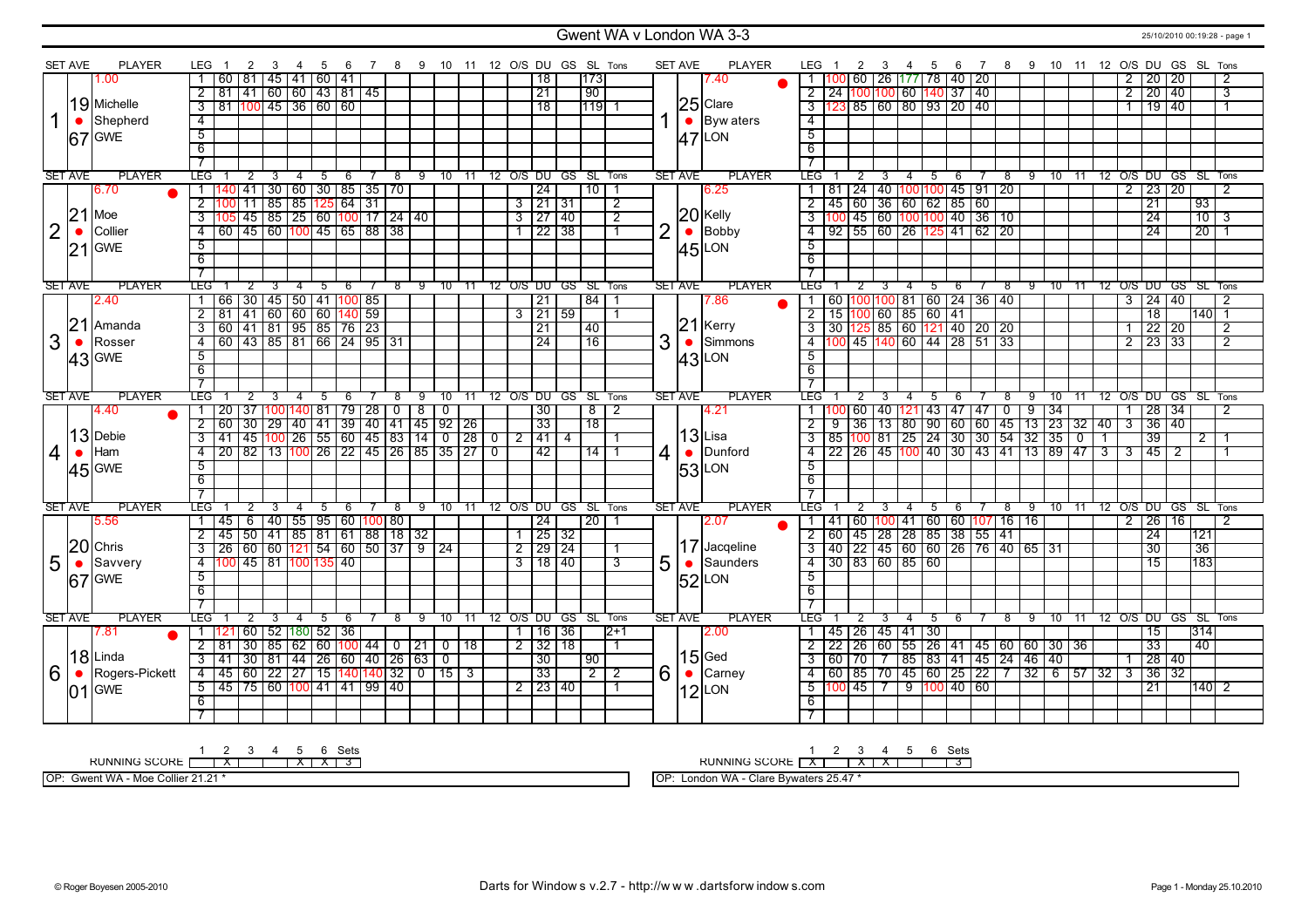# Gwent WA

# London WA

| <b>PLAYER</b>        |  | <u>I W/L I WONI LOST</u> | <b>AVE</b> |                   |     | TAVE IDARTS POINTS TON TON+1180 TONS PLAYER |    |  |         |                        | <b>W/L WON LOST</b> | <b>AVE</b> |      |     | TAVE DARTS POINTS |    |  | TON   TON+   180   TONS |
|----------------------|--|--------------------------|------------|-------------------|-----|---------------------------------------------|----|--|---------|------------------------|---------------------|------------|------|-----|-------------------|----|--|-------------------------|
| Michelle Shepherd    |  |                          | 19.67      | .00.              | 57  | $12^{\circ}$                                |    |  | 1+0     | <b>IClare Bywaters</b> | د                   | 25.47      | .40  | 59  | 1503              |    |  | 6+0                     |
| Moe Collier          |  |                          | 21<br>.21  | 6.70              | 94  | 19941                                       |    |  |         | 6+0 Kelly Bobby        |                     | 20.45      | 6.25 | 92  | 1881              |    |  | 6+0                     |
| IAmanda Rosser       |  |                          | .43<br>21  | 2.40 <sub>1</sub> | 87  | 1864                                        |    |  | $2 + 0$ | Kerry Simmons          |                     | 21.43      | .86  | 87  | 1864              |    |  | $7+0$                   |
| Debie Ham            |  |                          | 13.45      | 4.40              | 146 | 19641                                       |    |  |         | 4+0 ILisa Dunford      |                     | 13.53      | 4.21 | 148 | 2002              |    |  | $4 + 0$                 |
| <b>Chris Savvery</b> |  |                          | 20.67      | 5.56              | 96  | 1984                                        |    |  | $5+0$   | Jacqeline Saunders     |                     | 17.52      | 2.07 | 95  | 1664              |    |  | $2+0$                   |
| Linda Rogers-Pickett |  |                          | 18.01      | ∴81               | 134 | 2413                                        |    |  | -6+1    | <b>IGed Carnev</b>     |                     | 15.12      | .00  | 133 | 201'              |    |  | $2+0$                   |
| <b>TOTALS</b>        |  |                          | 18.47      |                   | 614 | 1340.                                       | 18 |  | 124+1   | <b>ITOTALS</b>         | ں ا                 | 17.79      |      | 614 | 10925             | 24 |  | $ 27+0 $                |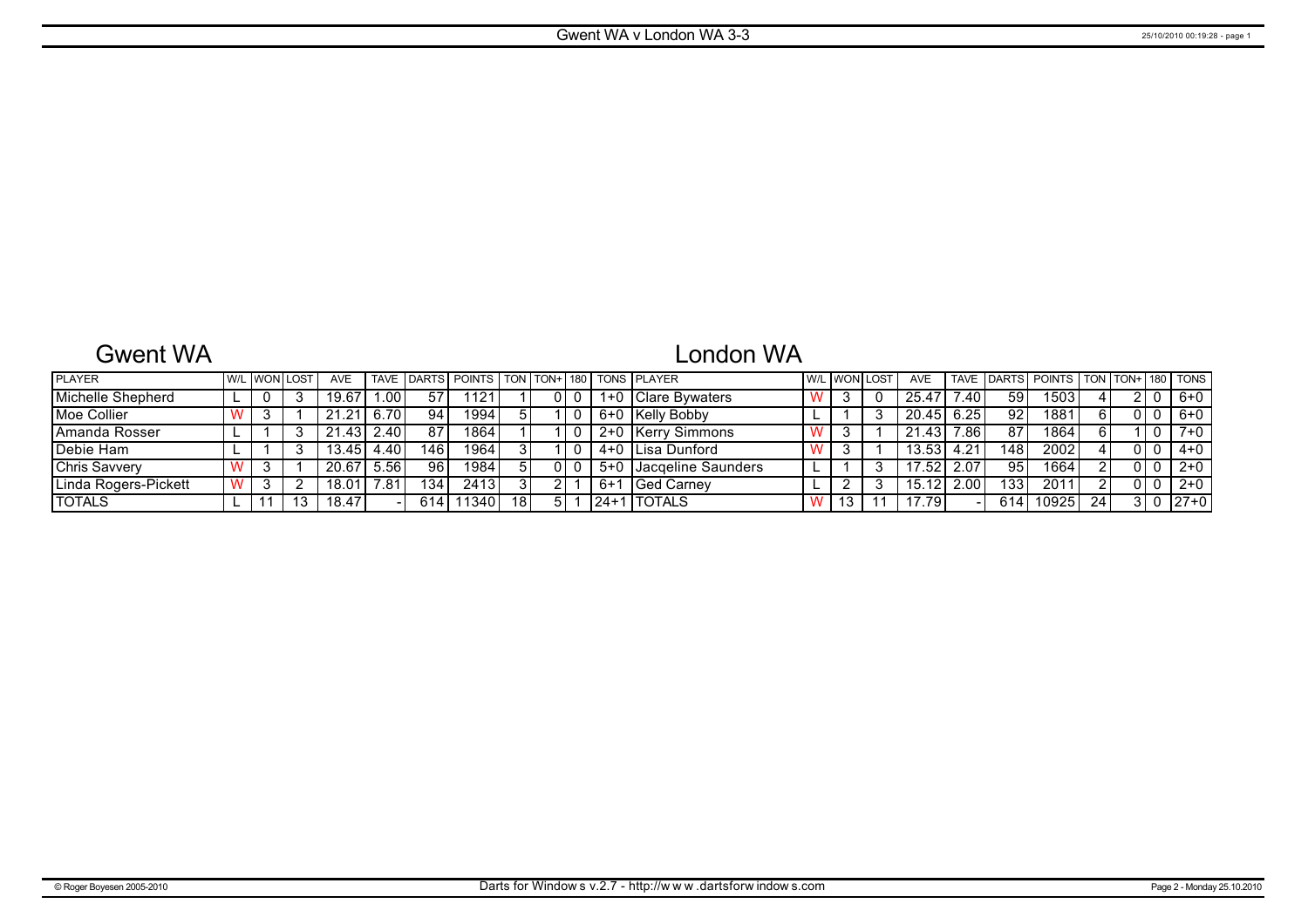### Gwent WB v London WB 3-3 25/10/2010 00:17:15 - page 1

|                | <b>SET AVE</b> | <b>PLAYER</b> | LEG                     | 2                                                                                                                   | 3              | 4              | 5              | - 6  | 78         | - 9                                             |                |                |                | 10 11 12 O/S DU GS SL Tons |                     |                  |                |                | <b>SET AVE</b> | <b>PLAYER</b>       | LEG 1            |             | 2<br>- 3                                  | -4             | 5                                                                                                                                                                | - 6                 | $\overline{7}$ | 8          |      |  |                                                                                                                                                                                                                               |                 | 9 10 11 12 O/S DU GS SL Tons     |                                   |                                |  |
|----------------|----------------|---------------|-------------------------|---------------------------------------------------------------------------------------------------------------------|----------------|----------------|----------------|------|------------|-------------------------------------------------|----------------|----------------|----------------|----------------------------|---------------------|------------------|----------------|----------------|----------------|---------------------|------------------|-------------|-------------------------------------------|----------------|------------------------------------------------------------------------------------------------------------------------------------------------------------------|---------------------|----------------|------------|------|--|-------------------------------------------------------------------------------------------------------------------------------------------------------------------------------------------------------------------------------|-----------------|----------------------------------|-----------------------------------|--------------------------------|--|
|                |                | 3.00          |                         | 45<br>l 29                                                                                                          |                | 45   76        |                |      |            | 45   41   33   41   55   14   75                |                |                | $\mathbf 0$    |                            | 36                  | $\overline{2}$   |                |                |                | 6.46                |                  | 30<br>l 60  | 60                                        |                | 7                                                                                                                                                                | $82 \mid 38 \mid 9$ |                |            |      |  | 25   47   19   12   2   38                                                                                                                                                                                                    |                 | 12                               |                                   |                                |  |
|                |                |               |                         | 29                                                                                                                  |                |                |                |      |            | 26   100   30   60   50   95   37   34   35   5 |                |                |                |                            | $3 \mid 33 \mid 5$  |                  | -1             |                |                |                     |                  | 2 45 61 100 |                                           |                | 85 26 80 38 57                                                                                                                                                   |                     |                |            | $-5$ |  |                                                                                                                                                                                                                               | 30              |                                  | 2 <sub>1</sub>                    |                                |  |
|                |                | $15$ Tracie   | $\overline{3}$          | 80 100 77 26 85 40 43 12 38                                                                                         |                |                |                |      |            |                                                 |                |                |                |                            | $2$ 26 38           |                  |                |                |                | $16$ Tammy          |                  |             |                                           |                | 3   60   85   45  120   21   15   95   20   30                                                                                                                   |                     |                |            |      |  |                                                                                                                                                                                                                               | 27              |                                  | $\overline{10}$                   |                                |  |
|                | $\bullet$      | Hickie        | $\overline{4}$          | 41 26 65 50 37 40 26 60 84                                                                                          |                |                |                |      |            |                                                 |                |                |                |                            | $\overline{27}$     | $\overline{72}$  |                |                |                | $\bullet$ Mackenzie |                  |             |                                           |                | 4 25 61 40 100 123 7 41 88 16                                                                                                                                    |                     |                |            |      |  |                                                                                                                                                                                                                               |                 | 3 27 16                          |                                   | $\overline{2}$                 |  |
|                |                |               | $\overline{5}$          | 100 66 30 26 55 24 40 13                                                                                            |                |                |                |      |            |                                                 |                |                |                |                            | $\overline{24}$     | 147 1            |                |                |                |                     |                  |             |                                           |                | 5 60 41 60 26 60 30 60 103 61                                                                                                                                    |                     |                |            |      |  |                                                                                                                                                                                                                               |                 | $3 \overline{27}$ 61             |                                   | $\overline{1}$                 |  |
|                |                | 64 GWE        |                         |                                                                                                                     |                |                |                |      |            |                                                 |                |                |                |                            |                     |                  |                |                |                | $ 73 $ LON          |                  |             |                                           |                |                                                                                                                                                                  |                     |                |            |      |  |                                                                                                                                                                                                                               |                 |                                  |                                   |                                |  |
|                |                |               | 6                       |                                                                                                                     |                |                |                |      |            |                                                 |                |                |                |                            |                     |                  |                |                |                |                     | 6                |             |                                           |                |                                                                                                                                                                  |                     |                |            |      |  |                                                                                                                                                                                                                               |                 |                                  |                                   |                                |  |
|                |                |               | $\overline{7}$          |                                                                                                                     |                |                |                |      |            |                                                 |                |                |                |                            |                     |                  |                |                |                |                     |                  |             |                                           |                |                                                                                                                                                                  |                     |                |            |      |  |                                                                                                                                                                                                                               |                 |                                  |                                   |                                |  |
|                | <b>SET AVE</b> | <b>PLAYER</b> | <b>LEG</b>              | 2<br>36   24   30   45   26   60   36   22   81   89   26   0   1   37   26                                         | - 3            | $\overline{4}$ |                | 5 6  |            | 7 8 9 10 11 12 O/S DU GS SL Tons                |                |                |                |                            |                     |                  |                |                | SET AVE        | <b>PLAYER</b>       | LEG <sub>1</sub> |             | $\overline{2}$<br>$\overline{\mathbf{3}}$ | $\overline{4}$ | 5 6                                                                                                                                                              |                     | 7 8            |            |      |  |                                                                                                                                                                                                                               | $\overline{36}$ | 9 10 11 12 0/S DU GS SL Tons     |                                   |                                |  |
|                |                | 1.00          |                         |                                                                                                                     |                |                |                |      |            |                                                 |                |                |                |                            |                     |                  |                |                |                | 2.40                |                  |             |                                           |                | 00 81 44 55 41 45 41 51 27 0 12 0<br>$\overline{2}$ 55 60 80 45 60 60 36 26 26 33                                                                                |                     |                |            |      |  |                                                                                                                                                                                                                               | $\overline{30}$ |                                  | $\overline{4}$<br>$\overline{20}$ |                                |  |
|                |                | $15$ Sue      | $\overline{2}$          | 41 60 45 85 22 26 60 80 74 8                                                                                        |                |                |                |      |            |                                                 |                |                |                |                            | 1 28 8              |                  |                |                |                | 15 Andrea           |                  |             |                                           |                |                                                                                                                                                                  |                     |                |            |      |  |                                                                                                                                                                                                                               |                 |                                  |                                   |                                |  |
|                |                |               | $\overline{\mathbf{3}}$ | 60 26 85 11 24 85 100 60 0 50                                                                                       |                |                |                |      |            |                                                 |                |                |                |                            | $3 \mid 30 \mid 50$ |                  |                |                |                |                     |                  |             |                                           |                | $\frac{3}{26} \left[ \frac{26}{80} \right] \left[ \frac{39}{140} \right] \left[ \frac{43}{60} \right] \left[ \frac{73}{20} \right] \left[ \frac{20}{16} \right]$ |                     |                |            |      |  |                                                                                                                                                                                                                               | $\overline{27}$ |                                  | $\overline{4}$                    |                                |  |
| $\overline{2}$ | $\bullet$      | Bailey        | $\overline{4}$          |                                                                                                                     |                |                |                |      |            |                                                 |                |                |                |                            |                     |                  |                | $\overline{2}$ |                | <b>Walker</b>       | $\overline{4}$   |             |                                           |                |                                                                                                                                                                  |                     |                |            |      |  |                                                                                                                                                                                                                               |                 |                                  |                                   |                                |  |
|                |                | <b>82 GWE</b> | $\overline{5}$          |                                                                                                                     |                |                |                |      |            |                                                 |                |                |                |                            |                     |                  |                |                |                | 86 LON              | $\overline{5}$   |             |                                           |                |                                                                                                                                                                  |                     |                |            |      |  |                                                                                                                                                                                                                               |                 |                                  |                                   |                                |  |
|                |                |               | $\overline{6}$          |                                                                                                                     |                |                |                |      |            |                                                 |                |                |                |                            |                     |                  |                |                |                |                     | $\overline{6}$   |             |                                           |                |                                                                                                                                                                  |                     |                |            |      |  |                                                                                                                                                                                                                               |                 |                                  |                                   |                                |  |
|                |                |               | $\overline{7}$          |                                                                                                                     |                |                |                |      |            |                                                 |                |                |                |                            |                     |                  |                |                |                |                     |                  |             |                                           |                |                                                                                                                                                                  |                     |                |            |      |  |                                                                                                                                                                                                                               |                 |                                  |                                   |                                |  |
|                | <b>SET AVE</b> | <b>PLAYER</b> | <b>LEG</b>              | $\overline{2}$                                                                                                      | 3              | $\overline{4}$ | $\overline{5}$ | $-6$ | 78         | 9 10 11 12 O/S DU GS SL Tons                    |                |                |                |                            |                     |                  |                |                | <b>SET AVE</b> | <b>PLAYER</b>       | LEG I            |             | 3                                         | -4             | $5 \t 6$                                                                                                                                                         |                     |                |            |      |  |                                                                                                                                                                                                                               |                 | 7 8 9 10 11 12 O/S DU GS SL Tons |                                   |                                |  |
|                |                | 4.01          |                         | 40 100 81 45 30 45 30 43 51 4 24 4 3 45 2                                                                           |                |                |                |      |            |                                                 |                |                |                |                            |                     |                  |                |                |                | 1.00                |                  |             |                                           |                | 1   60   43   43   41   83   22   41   22   9   87   20   20                                                                                                     |                     |                |            |      |  |                                                                                                                                                                                                                               | $\overline{45}$ |                                  | $\overline{2}$                    |                                |  |
|                |                |               | $\overline{2}$          | 101 100 26 45 56 41 64 36 8 16 8                                                                                    |                |                |                |      |            |                                                 |                |                |                | $2 \mid 32 \mid 8$         |                     |                  | $\overline{2}$ |                |                |                     |                  |             |                                           |                | 2 39 85 26 45 45 20 17 60 45 46                                                                                                                                  |                     |                |            |      |  |                                                                                                                                                                                                                               | 30              |                                  | $\overline{73}$                   |                                |  |
|                |                | $14$ Zoe      | $\overline{3}$          | 45 43 30 80 60 100 57 54 32                                                                                         |                |                |                |      |            |                                                 |                |                |                |                            | $2$   26   32       |                  | $\overline{1}$ |                |                | $13$ Chris          |                  |             |                                           |                | 3 27 100 37 41 81 85 78 39 0                                                                                                                                     |                     |                |            |      |  |                                                                                                                                                                                                                               | $\overline{27}$ |                                  |                                   | $\overline{13}\,\overline{11}$ |  |
| 3              | $\bullet$      | Jennings      | $\overline{4}$          |                                                                                                                     |                |                |                |      |            |                                                 |                |                |                |                            |                     |                  |                | 3              |                | Stubbings           | $\overline{4}$   |             |                                           |                |                                                                                                                                                                  |                     |                |            |      |  |                                                                                                                                                                                                                               |                 |                                  |                                   |                                |  |
|                |                | 59 GWE        | $\overline{5}$          |                                                                                                                     |                |                |                |      |            |                                                 |                |                |                |                            |                     |                  |                |                |                | <b>87 LON</b>       | $\overline{5}$   |             |                                           |                |                                                                                                                                                                  |                     |                |            |      |  |                                                                                                                                                                                                                               |                 |                                  |                                   |                                |  |
|                |                |               | $\overline{6}$          |                                                                                                                     |                |                |                |      |            |                                                 |                |                |                |                            |                     |                  |                |                |                |                     | 6                |             |                                           |                |                                                                                                                                                                  |                     |                |            |      |  |                                                                                                                                                                                                                               |                 |                                  |                                   |                                |  |
|                |                |               | $\overline{7}$          |                                                                                                                     |                |                |                |      |            |                                                 |                |                |                |                            |                     |                  |                |                |                |                     | $\overline{7}$   |             |                                           |                |                                                                                                                                                                  |                     |                |            |      |  |                                                                                                                                                                                                                               |                 |                                  |                                   |                                |  |
|                | <b>SET AVE</b> | <b>PLAYER</b> | LEG                     |                                                                                                                     | $\overline{3}$ | $\overline{4}$ | 5              | -6   | 8          | 9                                               |                |                |                | 10 11 12 O/S DU GS SL Tons |                     |                  |                |                | <b>SET AVE</b> | <b>PLAYER</b>       | LEG <sup>-</sup> |             |                                           | $\overline{4}$ | $-5$                                                                                                                                                             | - 6                 |                | $^{\circ}$ | _ე   |  |                                                                                                                                                                                                                               |                 | 10 11 12 O/S DU GS SL Tons       |                                   |                                |  |
|                |                | 3.40          | 1                       | 60   41   140   64   60   28   52   22   34                                                                         |                |                |                |      |            |                                                 |                |                |                |                            | $2 \mid 26 \mid 34$ |                  |                |                |                |                     |                  |             |                                           |                | 26 41 10 38 24 39 48 58                                                                                                                                          |                     |                |            |      |  |                                                                                                                                                                                                                               | $\overline{24}$ |                                  | 217                               |                                |  |
|                |                | $15$ Michell  |                         | $2   97   68   26   7   83   43   91   30   36   20$                                                                |                |                |                |      |            |                                                 |                |                |                | $2 \mid 29 \mid 20$        |                     |                  |                |                |                | $12$ Janice         |                  |             |                                           |                | $2$ 58 23 30 58 60 2 43 41 62 88                                                                                                                                 |                     |                |            |      |  |                                                                                                                                                                                                                               | $\overline{30}$ |                                  | $\overline{36}$                   |                                |  |
|                |                |               | $\overline{3}$          | 45 66 30 3 17 100 50 26 100 39 3 16 2 44 6                                                                          |                |                |                |      |            |                                                 |                |                |                |                            |                     |                  | $\overline{2}$ |                |                |                     | $\overline{3}$   |             |                                           |                | 10 22 30 81 30 17 81 26 83 27 45 41                                                                                                                              |                     |                |            |      |  |                                                                                                                                                                                                                               | 42              |                                  | $\overline{8}$                    |                                |  |
| $\overline{4}$ | $\bullet$      | Kelly         | $\overline{4}$          |                                                                                                                     |                |                |                |      |            |                                                 |                |                |                |                            |                     |                  |                | 4              | $\bullet$      | Corn                | $\overline{4}$   |             |                                           |                |                                                                                                                                                                  |                     |                |            |      |  |                                                                                                                                                                                                                               |                 |                                  |                                   |                                |  |
|                |                | $18$ GWE      | $\overline{5}$          |                                                                                                                     |                |                |                |      |            |                                                 |                |                |                |                            |                     |                  |                |                |                | $94$ LON            | $\overline{5}$   |             |                                           |                |                                                                                                                                                                  |                     |                |            |      |  |                                                                                                                                                                                                                               |                 |                                  |                                   |                                |  |
|                |                |               | 6                       |                                                                                                                     |                |                |                |      |            |                                                 |                |                |                |                            |                     |                  |                |                |                |                     | 6                |             |                                           |                |                                                                                                                                                                  |                     |                |            |      |  |                                                                                                                                                                                                                               |                 |                                  |                                   |                                |  |
|                |                |               | $\overline{7}$          |                                                                                                                     |                |                |                |      |            |                                                 |                |                |                |                            |                     |                  |                |                |                |                     |                  |             |                                           |                |                                                                                                                                                                  |                     |                |            |      |  |                                                                                                                                                                                                                               |                 |                                  |                                   |                                |  |
|                | <b>SET AVE</b> | <b>PLAYER</b> | <b>LEG</b>              |                                                                                                                     |                | 4              | 5              | 6    | $^{\circ}$ | 9                                               |                |                |                | 10 11 12 0/S DU GS SL Tons |                     |                  |                |                | <b>SET AVE</b> | <b>PLAYER</b>       | LEG .            |             |                                           | $\overline{4}$ | $5\quad 6$                                                                                                                                                       |                     |                |            |      |  |                                                                                                                                                                                                                               |                 | 7 8 9 10 11 12 0/S DU GS SL Tons |                                   |                                |  |
|                |                | 3.25          |                         | 79   60   60   26   55   22   60   43   48                                                                          |                |                |                |      |            |                                                 |                |                |                |                            | 27                  | 48               |                |                |                | 2.25                |                  |             |                                           |                | 1   41   45   81   41   100   45   53   35   40   20                                                                                                             |                     |                |            |      |  |                                                                                                                                                                                                                               |                 | 2 29 20                          |                                   |                                |  |
|                |                | 16 Sarah      | $\overline{2}$          | 60 125 100 24 41 85 34 32                                                                                           |                |                |                |      |            |                                                 |                |                |                |                            | 22 32               |                  | 2              |                |                | $16$ Dee            |                  |             |                                           |                | 2   81   14   55   85   60   125   25                                                                                                                            |                     |                |            |      |  |                                                                                                                                                                                                                               | 21              |                                  | 56                                |                                |  |
|                |                |               | $\overline{3}$          | $\frac{1}{21}$ 60 $\frac{1}{41}$ $\frac{1}{24}$ $\frac{1}{45}$ 60 $\frac{1}{60}$ 81 $\frac{1}{31}$ 68 $\frac{1}{8}$ |                |                |                |      |            |                                                 |                |                | $\overline{0}$ |                            | 36                  | $\overline{2}$   |                |                |                |                     |                  |             |                                           |                |                                                                                                                                                                  |                     |                |            |      |  | $\overline{3}$ $\overline{41}$ $\overline{60}$ $\overline{60}$ $\overline{41}$ $\overline{60}$ $\overline{30}$ $\overline{28}$ $\overline{43}$ $\overline{39}$ $\overline{25}$ $\overline{49}$ $\overline{17}$ $\overline{1}$ | $\overline{37}$ | -8                               |                                   |                                |  |
| 5              | $\bullet$      | Adams         | 4                       | $30  100  60  30  66  97  34  52  8$                                                                                |                |                |                |      |            |                                                 | $\overline{0}$ | $\overline{0}$ |                |                            | $ 33\rangle$        | 24   1           |                | 5              |                | <b>Belcher</b>      |                  |             |                                           |                | 4 60 30 81 9 7 11 43 80 80 44 56                                                                                                                                 |                     |                |            |      |  | $\overline{3}$                                                                                                                                                                                                                |                 | 33 56                            |                                   |                                |  |
|                |                | 36 GWE        | $5^{\circ}$             |                                                                                                                     |                |                |                |      |            |                                                 |                |                |                |                            |                     |                  |                |                |                | $23$ LON            | 5                |             |                                           |                |                                                                                                                                                                  |                     |                |            |      |  |                                                                                                                                                                                                                               |                 |                                  |                                   |                                |  |
|                |                |               | 6                       |                                                                                                                     |                |                |                |      |            |                                                 |                |                |                |                            |                     |                  |                |                |                |                     | $6\overline{6}$  |             |                                           |                |                                                                                                                                                                  |                     |                |            |      |  |                                                                                                                                                                                                                               |                 |                                  |                                   |                                |  |
|                |                |               | $\overline{7}$          |                                                                                                                     |                |                |                |      |            |                                                 |                |                |                |                            |                     |                  |                |                |                |                     | $\overline{7}$   |             |                                           |                |                                                                                                                                                                  |                     |                |            |      |  |                                                                                                                                                                                                                               |                 |                                  |                                   |                                |  |
|                | <b>SET AVE</b> | <b>PLAYER</b> | LEG                     |                                                                                                                     |                | $\overline{4}$ | 5              | - 6  |            | 7 8 9 10 11 12 O/S DU GS SL Tons                |                |                |                |                            |                     |                  |                |                | <b>SET AVE</b> | <b>PLAYER</b>       | LEG              |             |                                           | $\overline{4}$ | 5 6                                                                                                                                                              |                     |                |            |      |  |                                                                                                                                                                                                                               |                 | 7 8 9 10 11 12 O/S DU GS SL Tons |                                   |                                |  |
|                |                | 3.05          | $\mathbf{1}$            | 36   45   41   65   50   100   26   21   24   75                                                                    |                |                |                |      |            |                                                 |                |                |                |                            | 30                  | $18$   1         |                |                |                | 2.80                | $\overline{1}$   |             |                                           |                | 30   21   41   43   43   140   60   42   41   40                                                                                                                 |                     |                |            |      |  |                                                                                                                                                                                                                               |                 | $1 \mid 28 \mid 40$              |                                   | $\overline{1}$                 |  |
|                |                |               | $\overline{2}$          | 41 81 41 60 36 45 73 26                                                                                             |                |                |                |      |            |                                                 |                |                |                |                            | 24                  | 98               |                |                |                |                     | $\overline{2}$   |             |                                           |                | $\frac{26}{26}$ 80 60 81 60 75 42 37 40                                                                                                                          |                     |                |            |      |  |                                                                                                                                                                                                                               |                 | $3 \mid 27 \mid 40$              |                                   |                                |  |
|                |                | 15 Alison     | $\overline{3}$          | 66   100   45   30   29   26   22   60   105   14   0                                                               |                |                |                |      |            |                                                 |                |                |                |                            | 33                  | $\overline{4}$ 2 |                |                |                | $17$ Lynda          | $\overline{3}$   |             |                                           |                | 45   36   43   26   29   41   40   140   29   32   40                                                                                                            |                     |                |            |      |  |                                                                                                                                                                                                                               |                 | $3 \mid 33 \mid 40$              |                                   | $\overline{1}$                 |  |
|                | $\bullet$      | <b>Bonas</b>  | $\overline{4}$          |                                                                                                                     |                |                |                |      |            |                                                 |                |                |                |                            |                     |                  |                | 6              |                | <b>Biondini</b>     | $\overline{4}$   |             |                                           |                |                                                                                                                                                                  |                     |                |            |      |  |                                                                                                                                                                                                                               |                 |                                  |                                   |                                |  |
| 6              |                |               |                         |                                                                                                                     |                |                |                |      |            |                                                 |                |                |                |                            |                     |                  |                |                |                |                     | $\overline{5}$   |             |                                           |                |                                                                                                                                                                  |                     |                |            |      |  |                                                                                                                                                                                                                               |                 |                                  |                                   |                                |  |
|                |                |               | $\overline{5}$          |                                                                                                                     |                |                |                |      |            |                                                 |                |                |                |                            |                     |                  |                |                |                |                     |                  |             |                                           |                |                                                                                                                                                                  |                     |                |            |      |  |                                                                                                                                                                                                                               |                 |                                  |                                   |                                |  |
|                |                | 90 GWE        | $\overline{6}$          |                                                                                                                     |                |                |                |      |            |                                                 |                |                |                |                            |                     |                  |                |                |                | $08$  LON           | 6                |             |                                           |                |                                                                                                                                                                  |                     |                |            |      |  |                                                                                                                                                                                                                               |                 |                                  |                                   |                                |  |
|                |                |               | $\overline{\tau}$       |                                                                                                                     |                |                |                |      |            |                                                 |                |                |                |                            |                     |                  |                |                |                |                     |                  |             |                                           |                |                                                                                                                                                                  |                     |                |            |      |  |                                                                                                                                                                                                                               |                 |                                  |                                   |                                |  |

1 2 3 4 5 6 Sets<br>RUNNING SCORE [ | X | X | X | | | | 3

OP: Gwent WB - Sue Bailey 15.82 \*

RUNNING SCORE 1 X 2 3 4 5 X 6 X Sets 3

OP: London WB - Lynda Biondini 17.08 \*